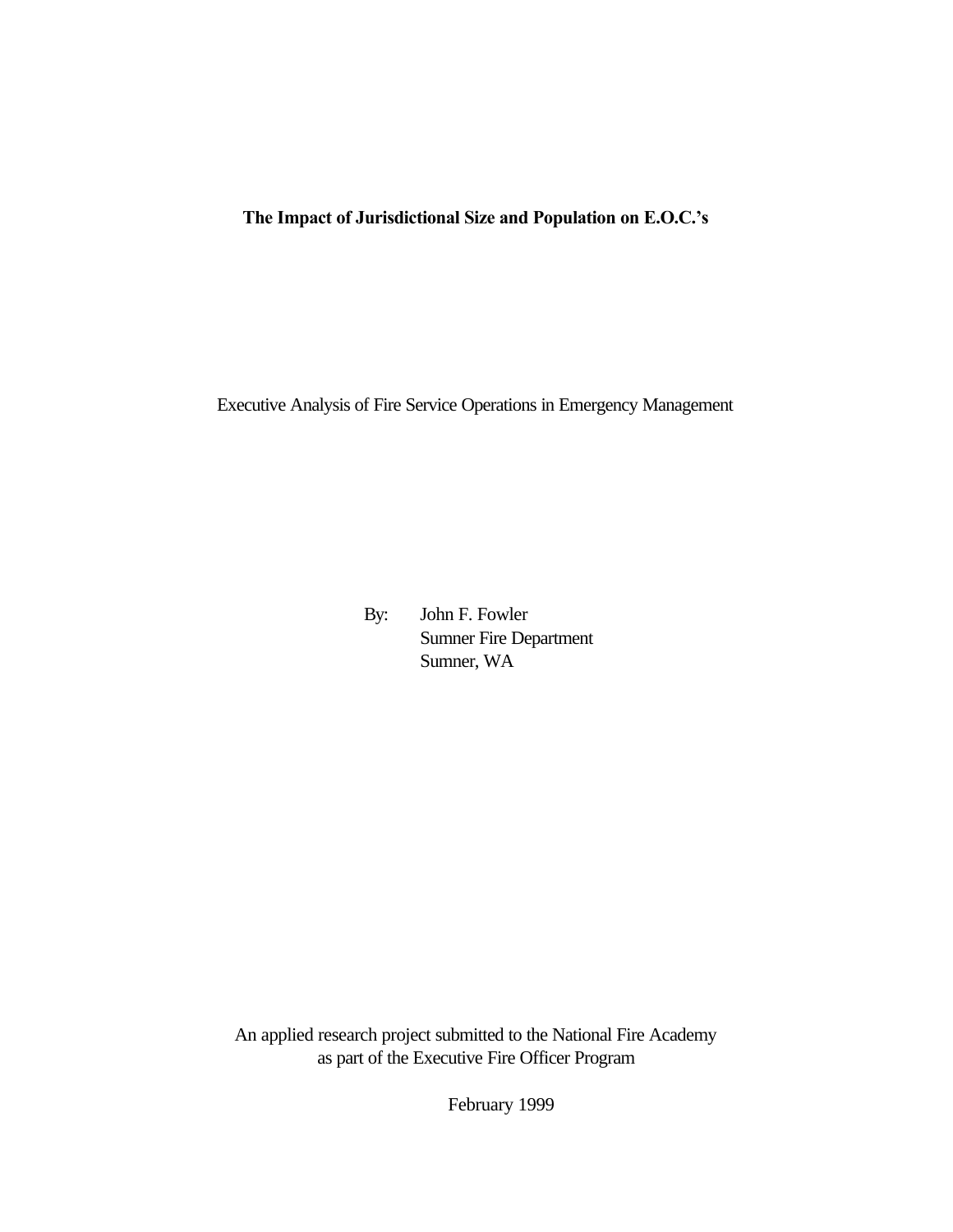#### **ABSTRACT**

The City of Sumner has a problem of which they are not aware. Specifically, it has not addressed the need to manage significant and/or disaster events that are beyond the normal day-to-day functioning of its emergency response system. Although there is no identified local facility that serves as an emergency operations center, nor an identified means to provide adequate staffing, the City of Sumner believes it has addressed the issue through a contract for emergency management services with the county emergency management department.

The purpose of the research was to determine whether jurisdictional size and/or population impact the existence and location of emergency operations centers. Using descriptive and action research methods, the following questions were answered:

1. Does the geographical size and/or population served by a jurisdiction influence the existence, location, and staffing of emergency operations centers?

2. How are other jurisdictions staffing emergency operations centers?

3. To what extent are key officials supportive and serving as participants within the emergency operations center?

The research revealed that jurisdictional size and/or population has no impact on the existence of emergency operations centers. However, the type of jurisdiction, municipal versus fire district did influence whether the emergency operations center was contained within the jurisdiction or was part of a regional center. It also provided a ranking of various individuals and agencies that should be represented in an emergency operations center. Finally, the research indicated that a majority of those agencies utilizing emergency operations centers are satisfied with the participation and support provided by key officials.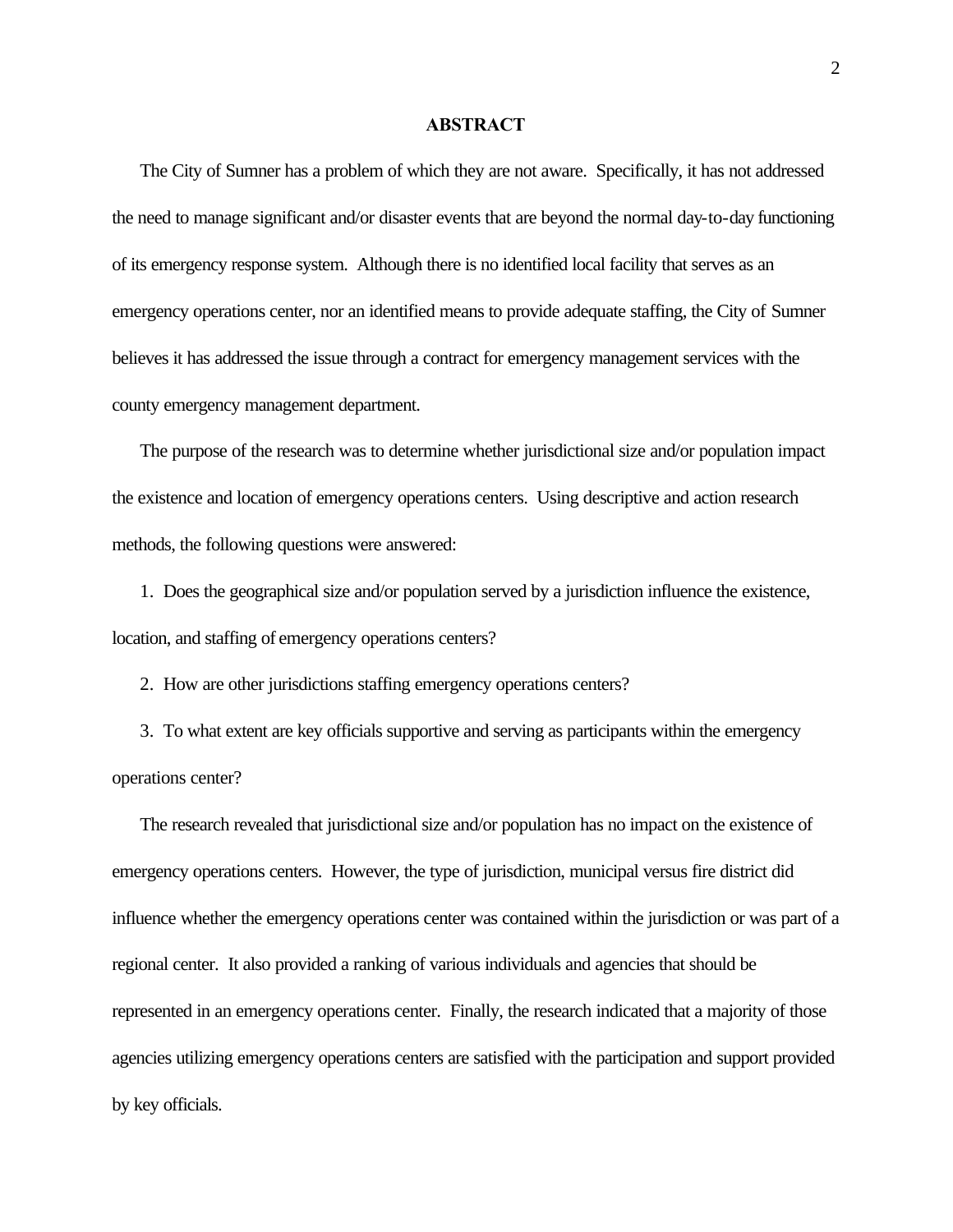The recommendations from this study expressed the need for the City of Sumner to determine how they will provide appropriate local support to the regional emergency operations center and to identify what individuals and agencies would be utilized in this local support role.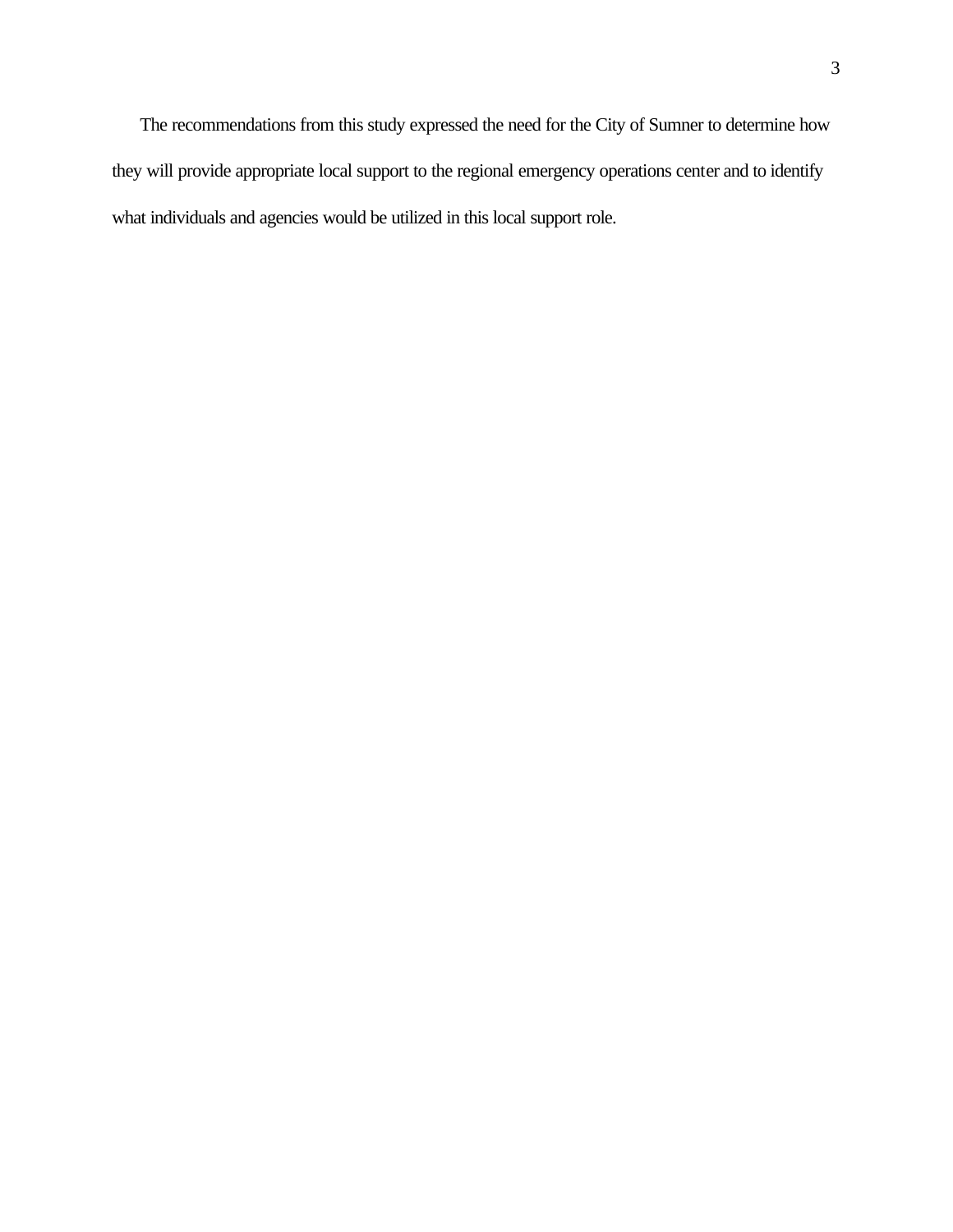# **Table of Contents**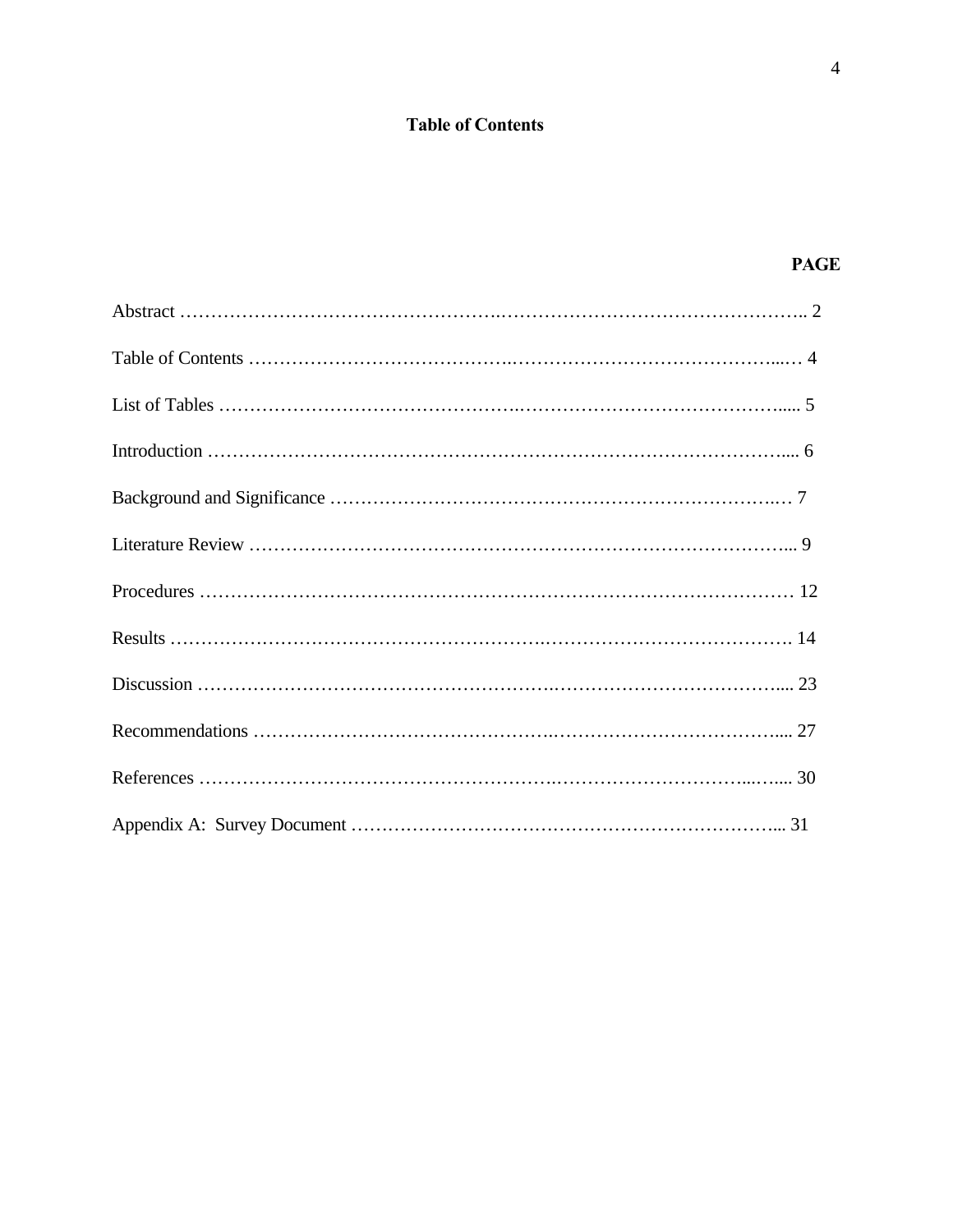# **LIST OF TABLES**

| Table 7: Existence of EOC's per Agency Population: Fire Districts  18 |
|-----------------------------------------------------------------------|
|                                                                       |
|                                                                       |
|                                                                       |
|                                                                       |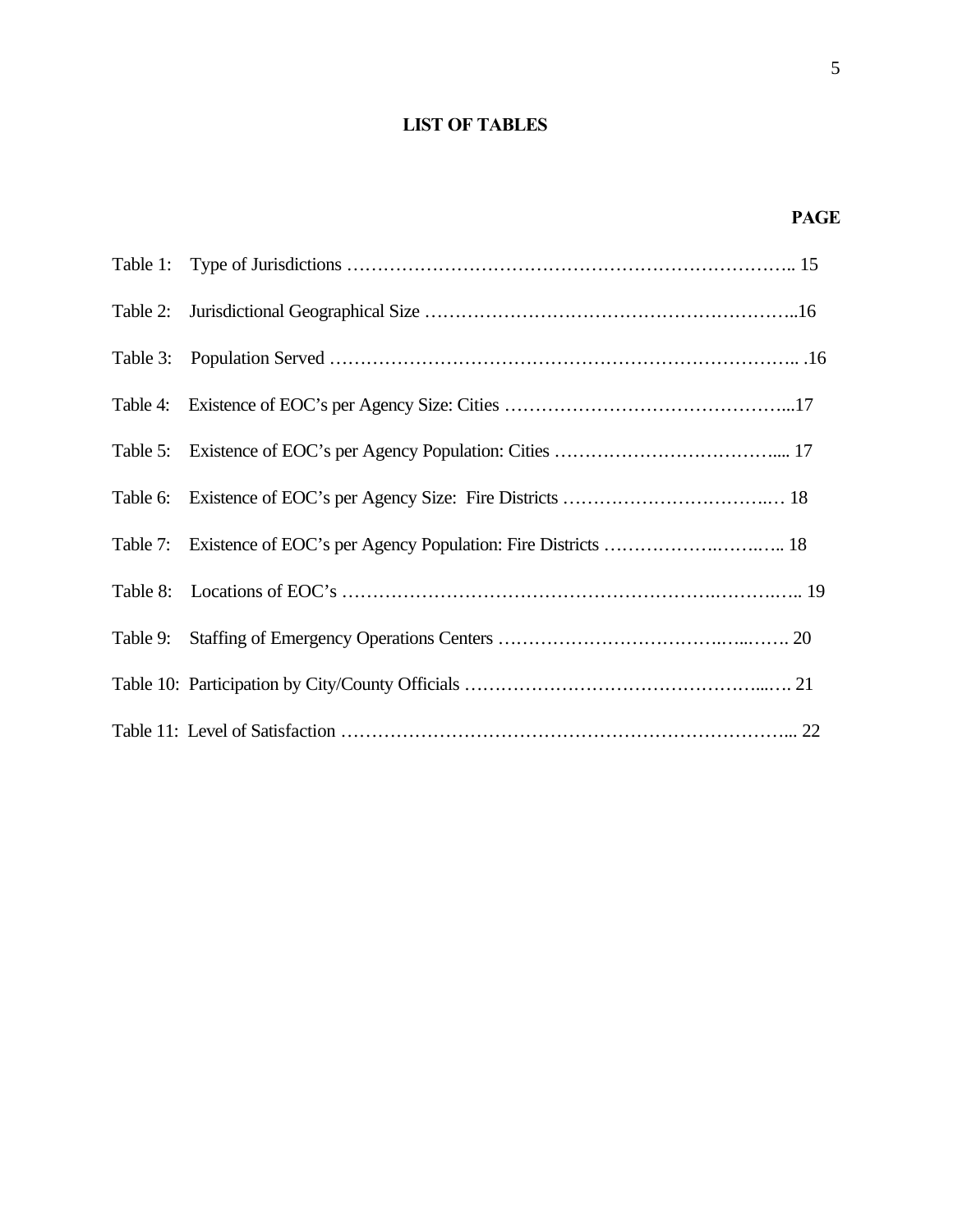## **INTRODUCTION**

Emergency operations centers. Emergency coordination centers. Disaster management facilities. All of these have been used to describe buildings or portions of buildings from which the management of large-scale, widespread and/or significant emergencies are managed. Since the late 1970's, the Federal Emergency Management Agency has been an advocate for the existence of these facilities.

While many in the fire service have heard or read about emergency operations centers, not all agencies have them available as part of their immediate operations. While some agencies have such facilities within their immediate jurisdictions, there are some that operate an emergency operations center as part of a regional concept. Finally, there are some agencies that have no access to facilities such as these.

The City of Sumner Fire Department, located in Sumner, Washington, has two problems relative to emergency operations centers. The first is that no primary location has been selected and therefore the emergency operations center is non-existent locally. This means communication links for radios, telephones, facsimiles, etc., have not been established.

Secondly, there exists a demonstrable reluctance, bordering on opposition, from City Administration to not only not locate such a facility, but to staff it appropriately during significant and/or disaster operations.

The purpose of this applied research project is to collect information from other jurisdictions on how they are addressing the existence, location, and staffing of emergency operations centers. This information will be used to provide a recommendation to the City of Sumner.

Utilizing descriptive and action research methods, the following questions will be answered: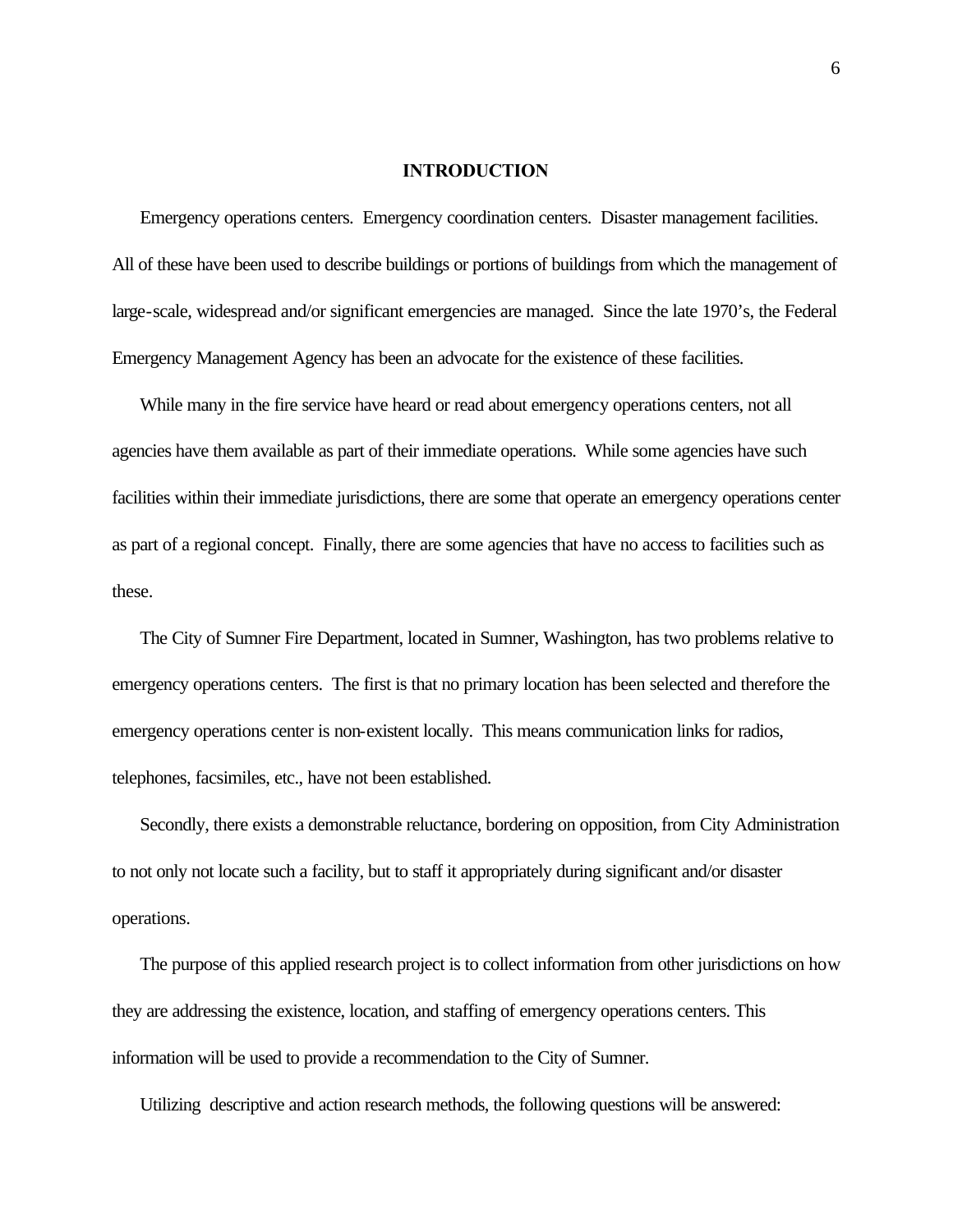1. Does the geographical size and/or population served by a jurisdiction influence the existence, location, and staffing of emergency operations centers?

2. How are other jurisdictions staffing emergency operations centers?

3. To what extent are key officials supportive and serving as participants within the emergency operations center?

# **BACKGROUND AND SIGNIFICANCE**

 Beginning with the formation of the F.I.R.E.S.C.O.P.E. task force in the State of California in the 1970's, governmental entities have become increasingly aware of the benefits resulting from the coordination of large-scale emergency events. Since those early beginnings, the Federal Emergency Management Agency has been a proponent of these coordinated concepts, specifically through the use of centralized emergency operations centers. Unfortunately, not all governmental agencies, particularly at the local level, have developed this appreciation. Such is the case with the City of Sumner, Washington.

Until six years ago, the City of Sumner had given little thought to the need for an emergency operations center. When large or significant emergency events occurred within the city, all incident needs were handled at the scene of the event(s). Due to their immediate involvement at the scene of these events, the fire chief and police chief became the city's emergency management team and handled whatever needed to be done.

Beginning six years ago, the previous style of emergency management changed. At that time and continuing to this day, the City of Sumner has contracted with the Pierce County Department of Emergency Management for emergency management services, including the operation and staffing of an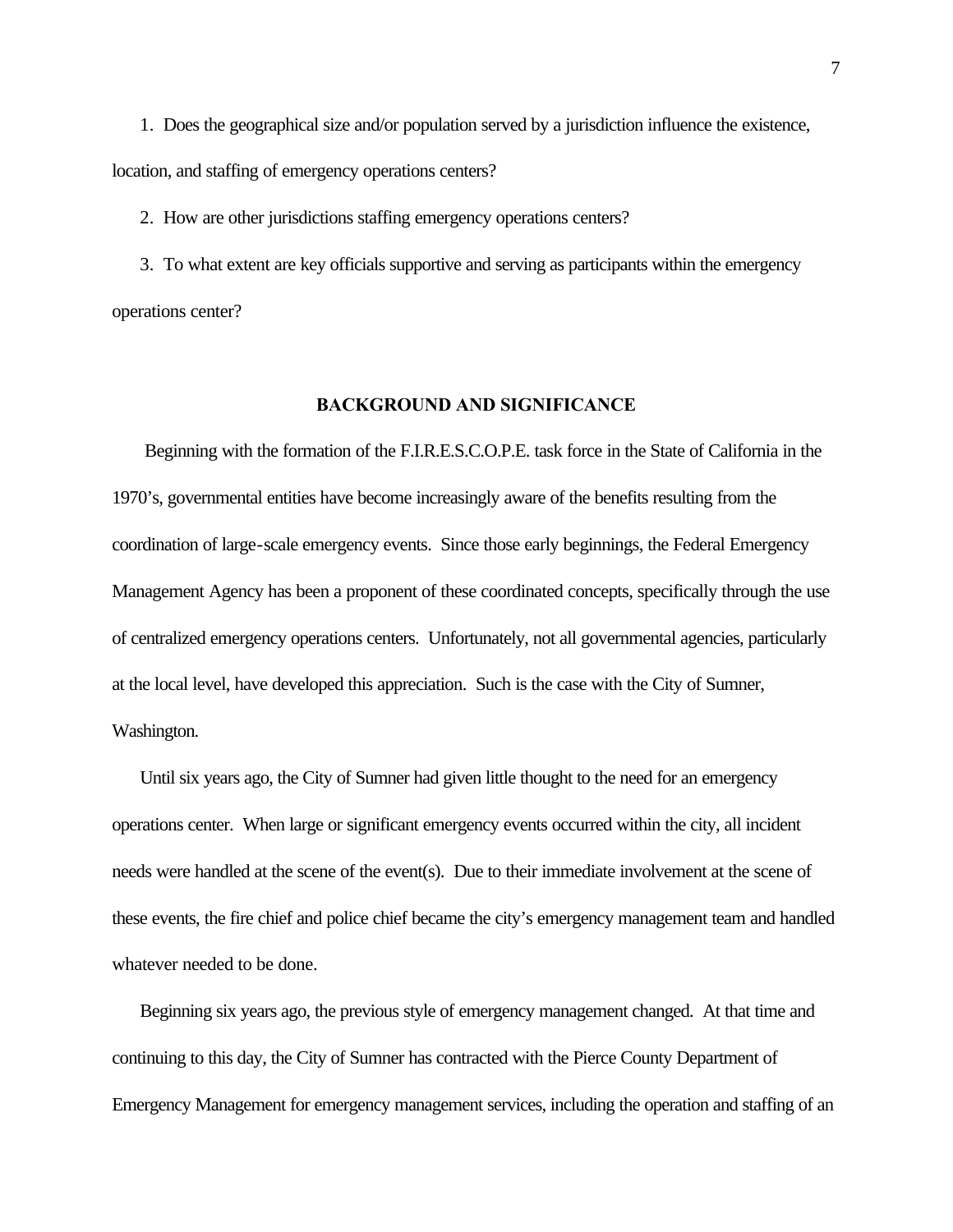emergency operations center, which is located in Tacoma, Washington. This particular arrangement provides for the management of emergency operations from a regional point of view.

This particular means of managing regional problems from a regional perspective works well. When incidents affect a wide-spread area, such as during flooding, severe weather, or other regional events, managing the incidents, controlling resources, and making decisions for the region has proven very effective.

However, attempting to manage local events from a regional perspective has not proven itself as effective. At least that has been the experience in Sumner. During such events, the City of Sumner reverts to old habits. The fire and police department find themselves managing large local incidents without the participation of other key city officials. With limited staff resources within these two departments, the ability to staff an emergency operations center at all is limited, much less the ability to staff one appropriately. Add to the lack of staffing support from city administration the fact that the City of Sumner has not located and equipped an emergency operations center, the difficulties encountered when attempting to manage the needs of significant local emergencies can be appreciated.

What role does Pierce County Department of Emergency Management play during these events? Essentially they play a limited role as a Logistics Section, providing limited outside resources. The roles of the Incident Command, Operations, Plans, and Finance sections all are being managed at the local level.

The intent of the research questions is to discover if the practices found in Sumner are endemic to small communities/jurisdictions. Based on the findings of the research, a recommendation will be made to City of Sumner officials regarding the appropriate location and staffing of an emergency operations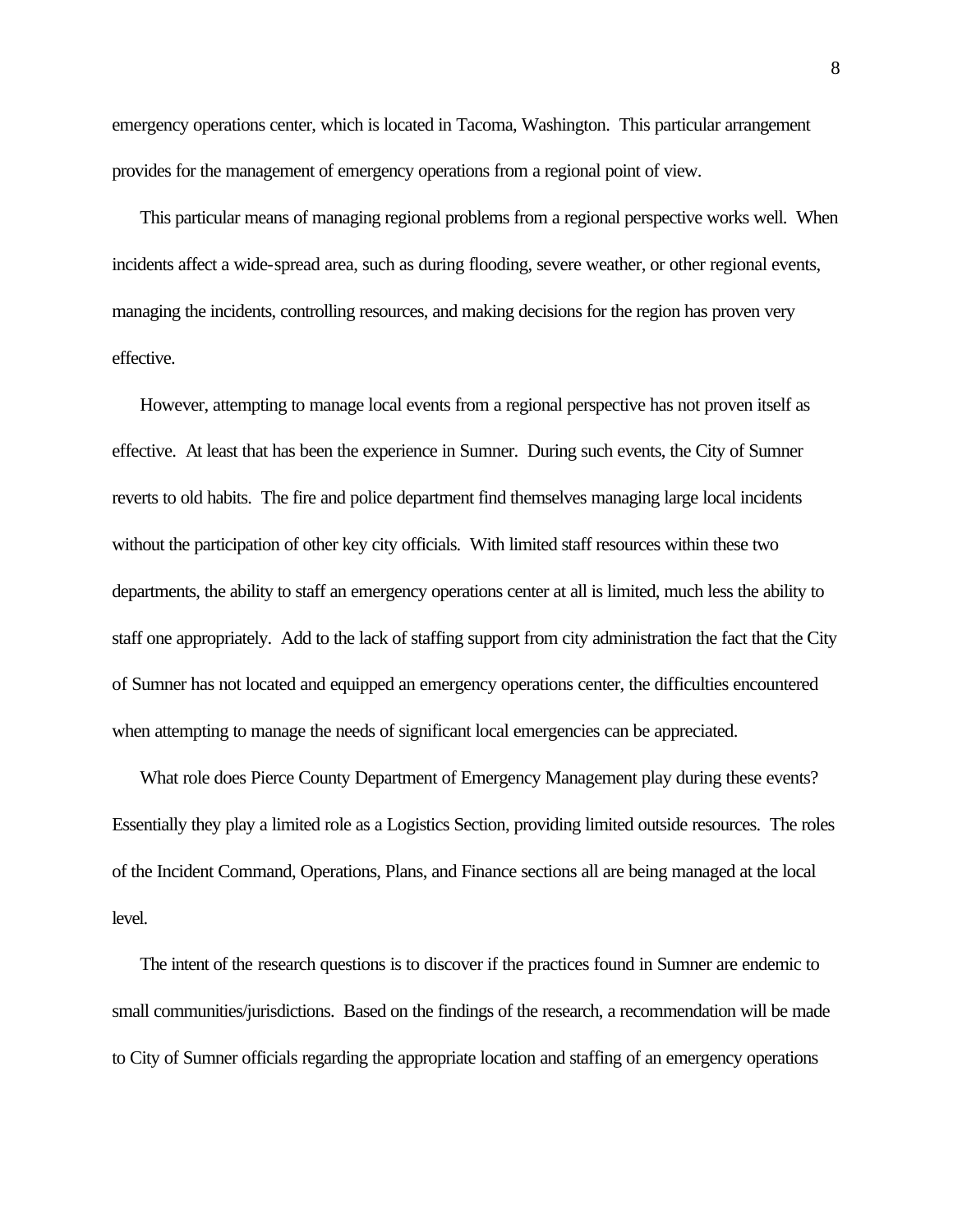center that will provide for the necessary and appropriate management of significant emergencies that occur within the City's jurisdiction.

This applied research project is applicable to the National Fire Academy's Executive Fire Officer Program class "Executive Analysis of Fire Service Operations in Emergency Management" through the application of the concepts found in Unit 9: Emergency Operations Center.

# **LITERATURE REVIEW**

There existed a significant limitation in conducting a literature review of this subject area. The limitation was more than just a shortage of material dealing with emergency operations centers. It was further limited by the absolute absence of any material addressing the impact that jurisdictional size and/or population has on the existence of such centers. The same limitation continues with respect to the level of support and participation by key officials within the respective emergency operations centers.

Considering the near lack of related literature, this review will focus on some general issues regarding the location of emergency operations centers. It will also specifically consider the staffing of such centers.

When individuals whose job entails the management of an emergency services agency, such a fire or police, begin to talk about emergency operations, those outside this environment have difficulties in understanding our jobs. To an even greater extent, when we have discussions about disaster management and the role that key governmental officials play in that environment, we often are fighting a difficult battle. Nevertheless, it is important that local officials understand the complexity of the issues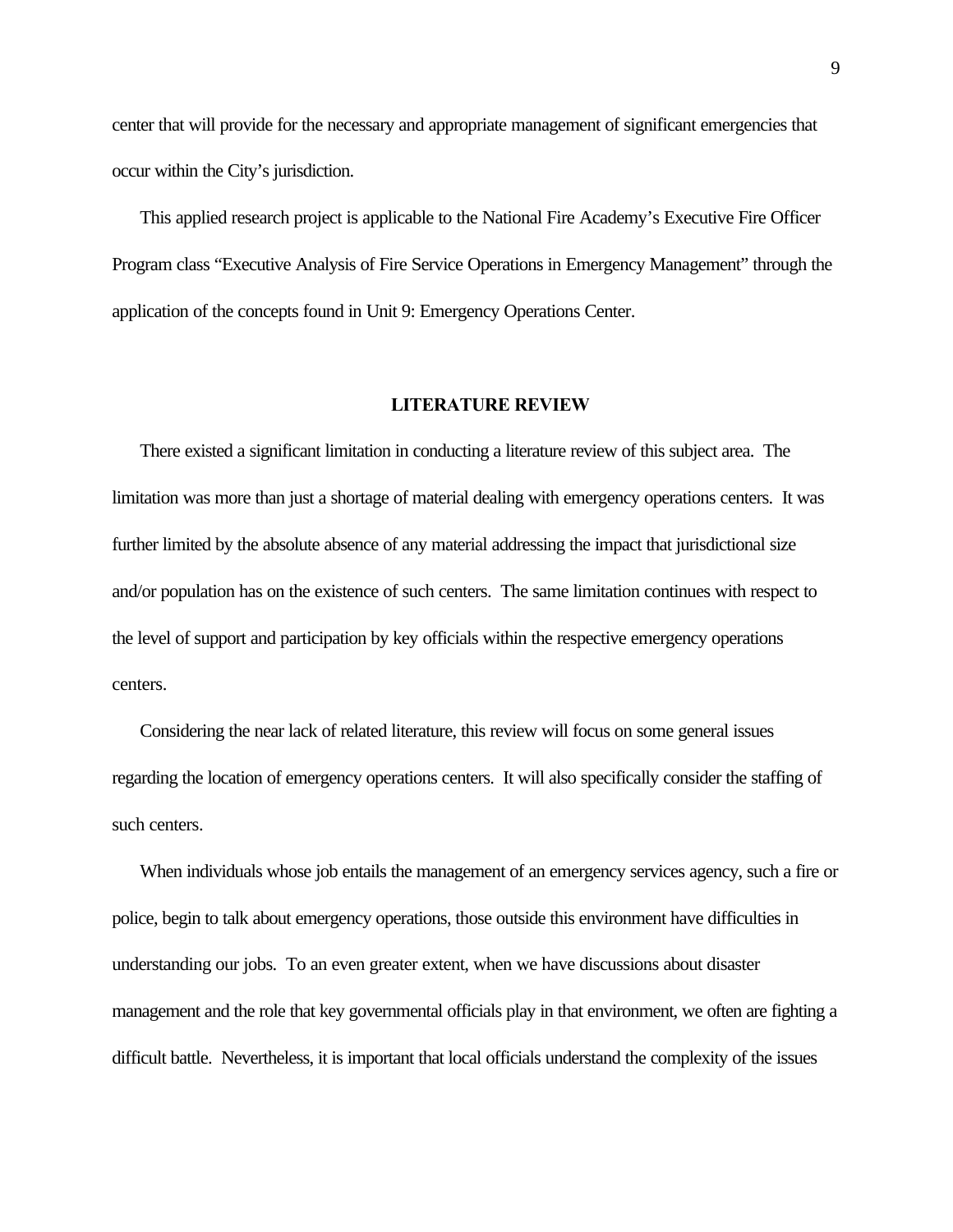faced when considering the preparedness, response, and recovery issues associated with significant or disaster events (Borders, 1993).

Along with understanding these complex issues, it is equally as important that all parties understand the need to centralize and coordinate the decision-makers. This is the role of the emergency operations center. It is the opinion of many that an emergency operations center is the key to successful disaster responses (Federal Emergency Management Agency, 1984; Scanlon, 1994). Based upon the premise that disaster management must provide for a centralized, coordinated decision process, it is felt the emergency operations center is essential in order to facilitate emergency operations, as well as the interaction with other public and private sector organizations (Czerwinski, 1995).

Much of the literature gave considerable comment to the issue of properly locating an emergency operations center. As will be discussed in this report, the need for key officials to be involved in local decisions during disaster operations is frequently mentioned. That being true, the literature consistently recommends that emergency operations centers be located in or close to the seat of local government (Federal Emergency Management Agency, 1984; Felsch, 1994).

Not only does the literature suggest the centers be located at the seat of government, but that events are best managed when officials are near each other, preferable in the same facility, and that provisions allow for direct communication among the represented groups (Federal Emergency Management Agency, 1984). This would suggest that the location of the emergency operations center has a direct impact on a community's ability to activate in the event of an emergency (Felsch, 1994).

A major area of discussion throughout the literature centered on the issue of staffing an emergency operations center. The staffing suggested by the literature seemed to be divided between the actual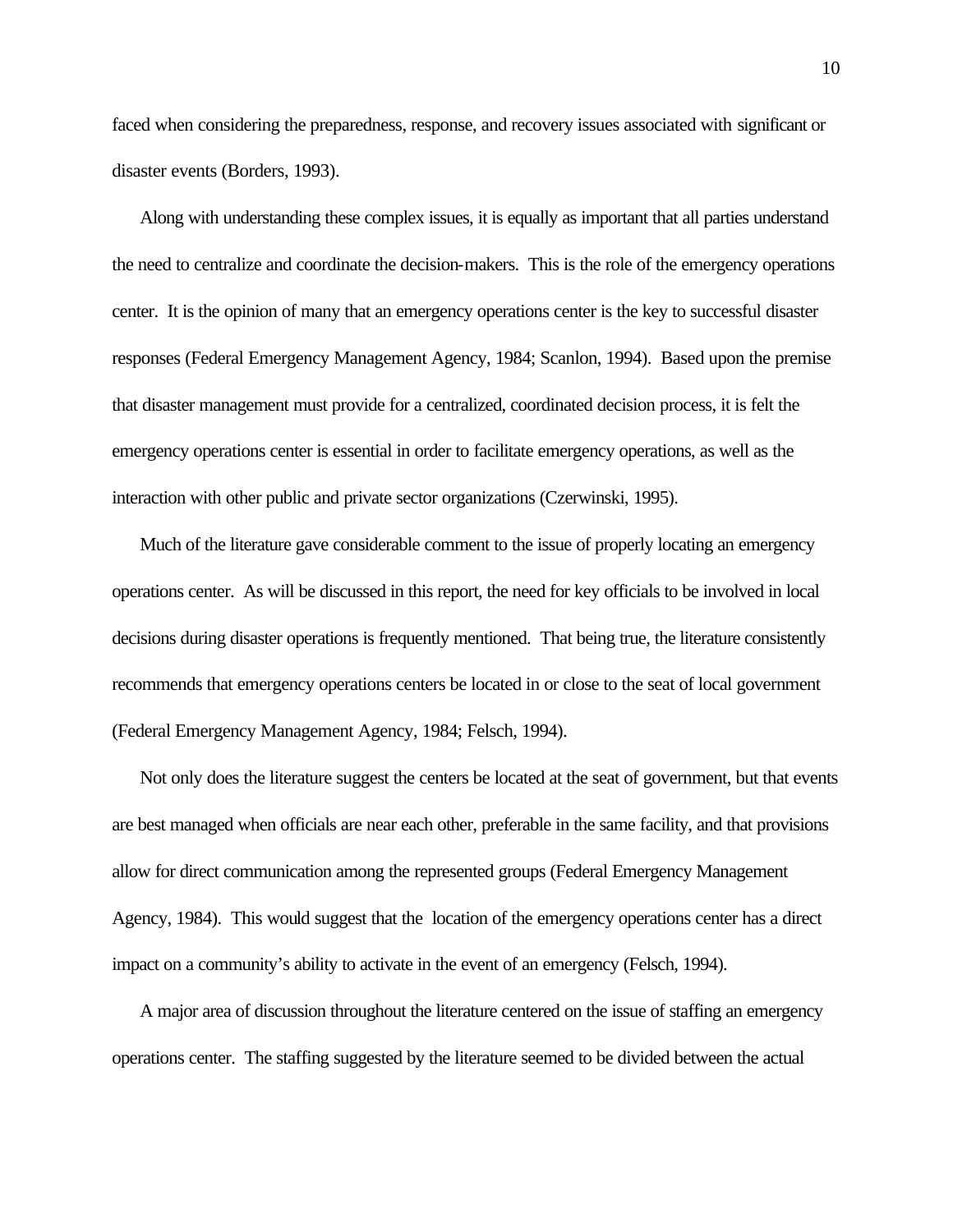practices that are occurring in the emergency management industry versus the staffing recommended as being necessary and appropriate.

On one side of the debate, espoused by the practitioners, typical staffing involved a relatively selfcontained group of individuals. This means the staffing was provided by individuals immediately available within the jurisdiction. In repeated examples, the staffing would typically include the mayor, key department heads such as fire and police, and a variety of other agency personnel (Federal Emergency Management Agency, 1984; Felsch, 1994; Scanlon, 1994).

On the other side of the debate were the theorists or purists. In these examples, not only were the key local officials included, but a wide range of other representatives were suggested. Those additions included transit representatives, medical/health agencies, military representatives, engineering staff, social services, and more (Federal Emergency Management Agency, 1984; Goshe et al, 1980; Scanlon, 1994). The argument in this case was the need to address a broad spectrum of agencies that would provide services to at-risk or needy citizens during disaster operations. All of these representatives are intended to be gathered in a single facility.

The results of the literature review influenced the research in several ways. First, it strengthened the belief that Sumner needs an emergency operations center locally in order to provide local decisions to local issues. This solidified the need to determine what other jurisdictions are doing with respect to this issue.

Secondly, it confirmed the goal of determining how Sumner should consider staffing an emergency operations center. In order to make an appropriate recommendation to City of Sumner officials, the survey would need to provide statistical information on how similar agencies are addressing this question.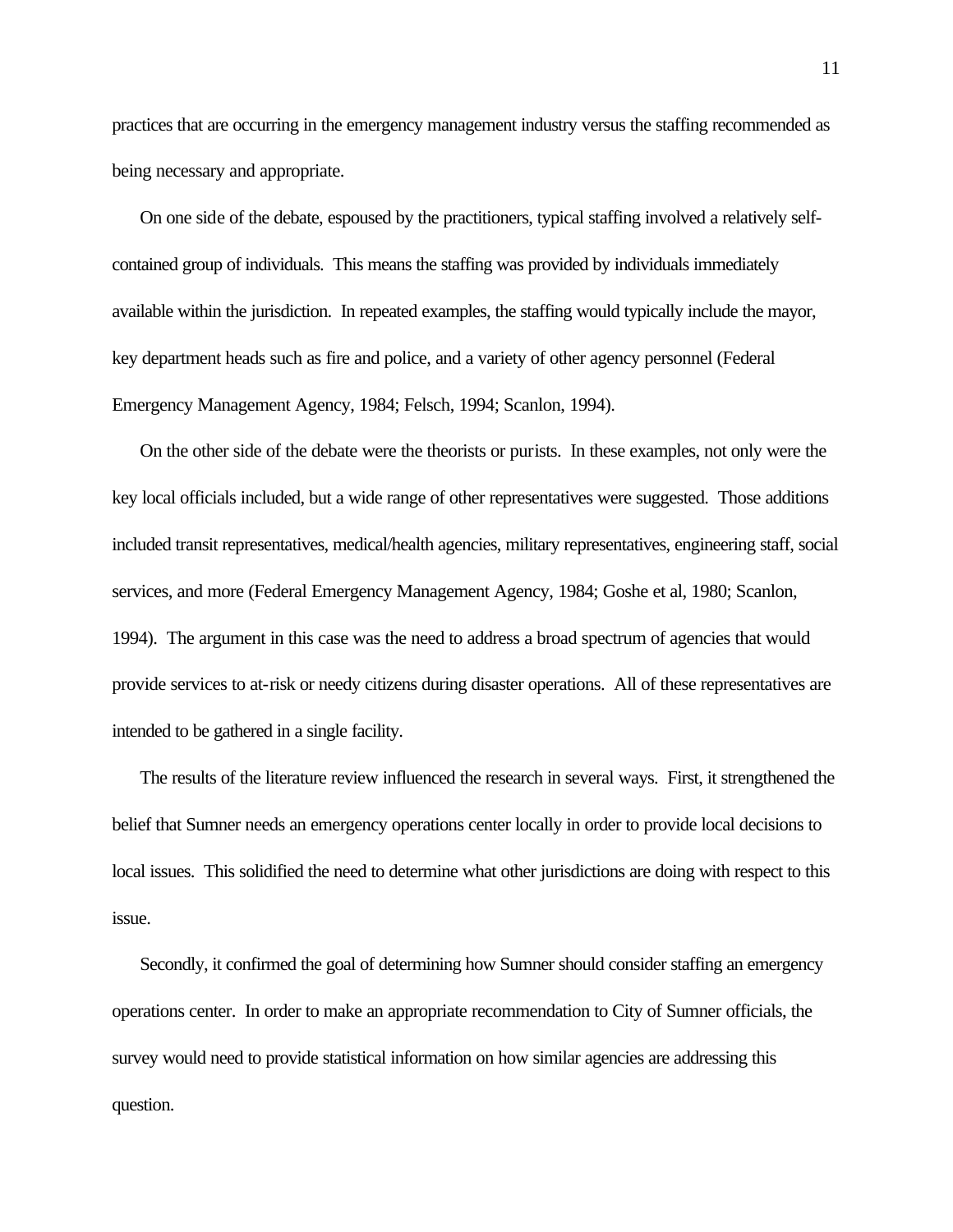Finally, based upon anecdotal accounts, due to the successes experienced by communities that utilize an emergency operations center versus the poor outcomes experienced by those communities without such centers, the basis for the research was further shown to be appropriate for Sumner. Certainly worth the time necessary for the proper conduct of the research.

#### **PROCEDURES**

The research procedures used in preparing this report consisted first of a literature review. The review was conducted initially at the Learning Resource Center, located at the National Emergency Training Center in Emmitsburg, Maryland, during July and August 1998. Further review was conducted utilizing industry-specific publications provided by the Sumner Fire Department. This secondary review took place October to December 1998.

The next step utilized descriptive and action research to develop data on the existence, jurisdiction, staffing, and satisfaction with respect to emergency operations centers.

#### **Instrumentation**

A ten question survey was developed for distribution to a selected target audience. A copy of the survey is contained in Appendix A.

Questions 1-4 were used to differentiate the type of jurisdiction, manner of staffing, size and population of the respondent organizations.

Questions 5-7 provided information regarding the existence of local and/or regional emergency operations centers, as well as the type of facility in which the centers were located.

Question 8 provided information on how the respondent jurisdictions staff their emergency operations centers.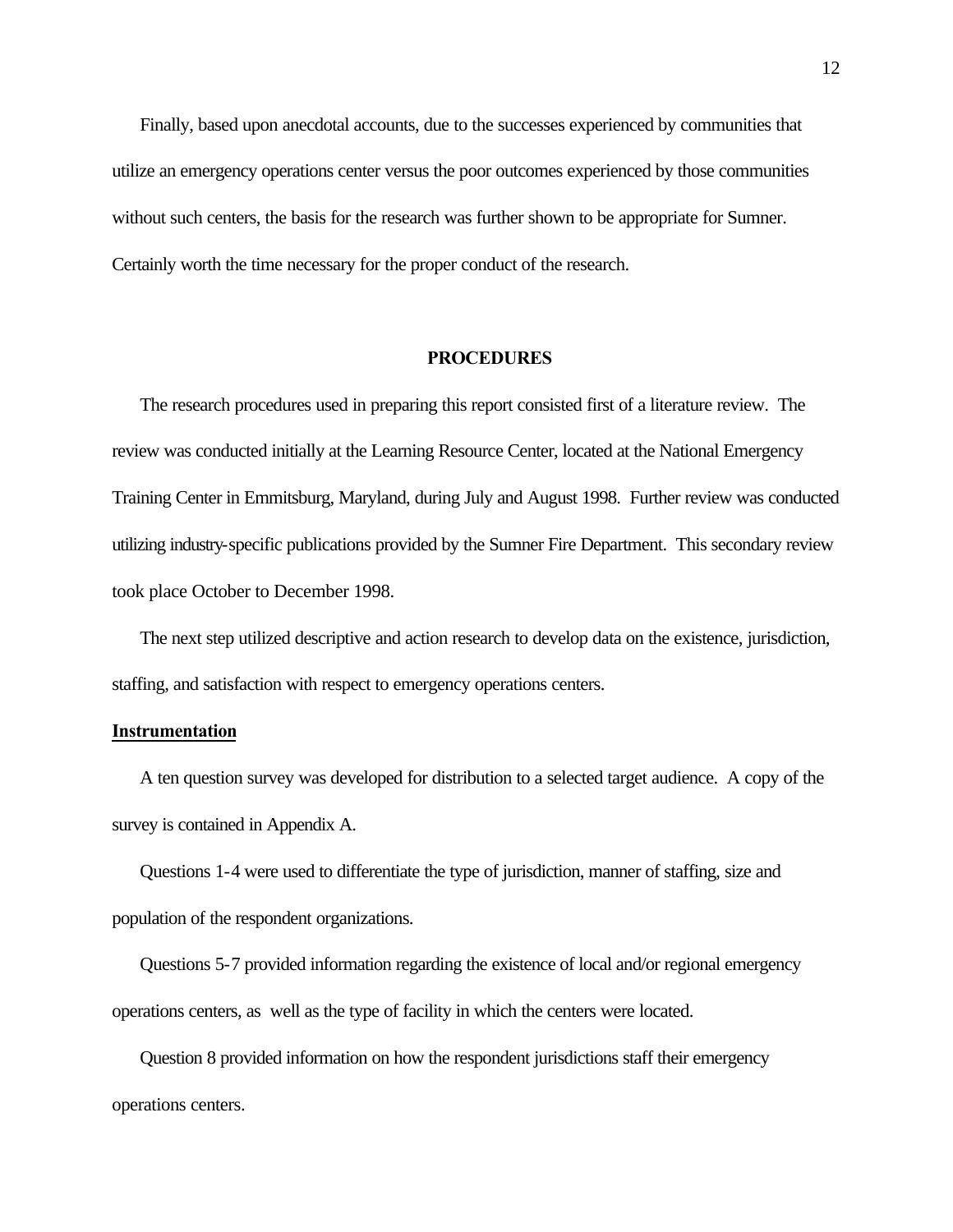Question 9 provided information regarding the participation by key city/county officials in the staffing of emergency operations centers.

Question 10 addressed the respondents satisfaction with their current situation relative to support for emergency operations centers during major incidents.

# **Population**

The selected population that received the survey consisted of two differing groups. The first group consisted of twenty-three individuals that were participants of the National Fire Academy's Executive Fire Officer Program class, "Executive Analysis of Fire Service Operations in Emergency Management". This group was selected because it represents a broad spectrum of fire service organizations across the United States and because they were classmates of the author.

The second group consisted of two hundred twenty-eight (228) fire service agencies throughout the State of Washington. This group was randomly selected through a process that sent a survey to alternating jurisdictions listed in the 1998 Washington Fire Commissioners Association's fire service directory.

#### **Collection of Data**

The raw data was collected and separated into categories useful in answering the research questions. After the data was collected, it was discovered that the element of the survey that provided results for jurisdictions listed as "Other" provided insignificant numbers and was therefore removed from further consideration in the report. The results of the categorized data is reported in the **RESULTS** section of this report.

#### **Assumptions and Limitations**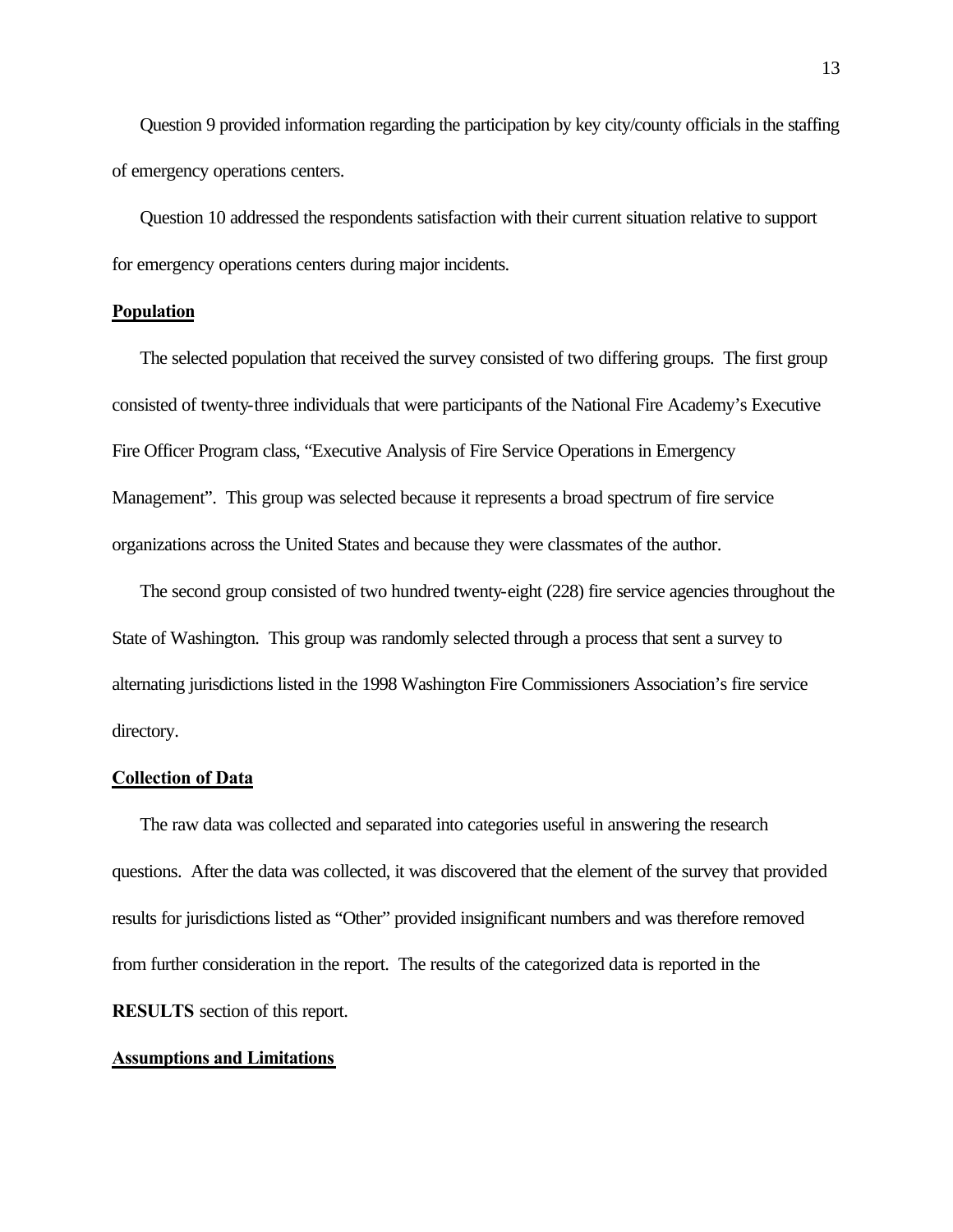The first limitation was discovered during the literature review. Other than applied research projects located in the Learning Resource Center of the National Emergency Training Center in Emmitsburg, Maryland, industry-specific publications, and several publications by the Federal Emergency Management Agency, little was found that addressed emergency operations centers in general. Nothing was found addressing the specifics of this research report. As such, the review is limited in its scope.

The survey population is assumed to have knowledge of the topic with respect to their jurisdiction and to have answered the questions honestly. However, the application of the survey results may only be representative of the State of Washington due to the small number of out-of-state agencies that were surveyed.

Finally, questions 9 and 10 of the survey provide subjective results as they call for the respondent to offer an opinion. While these create some interesting results, they are limited in their application for objectively answering problems with respect to emergency operations centers.

#### **RESULTS**

Of the two hundred fifty-one (251) surveys that were distributed, responses were returned by one hundred fifty-seven (157) agencies. This equates to a sixty-three percent (63%) return rate. This high return rate provides sufficient data to clearly determine the trends in the State of Washington and might be construed to be representative of the national fire service, particularly as in relates to municipal fire departments and fire protection districts. Due to the limited number of respondents in the "Other" category, those results have been removed from consideration.

The first research question asked, "Does the geographical size and/or population of a jurisdiction influence the existence or location of an Emergency Operations Center?." In answering this question,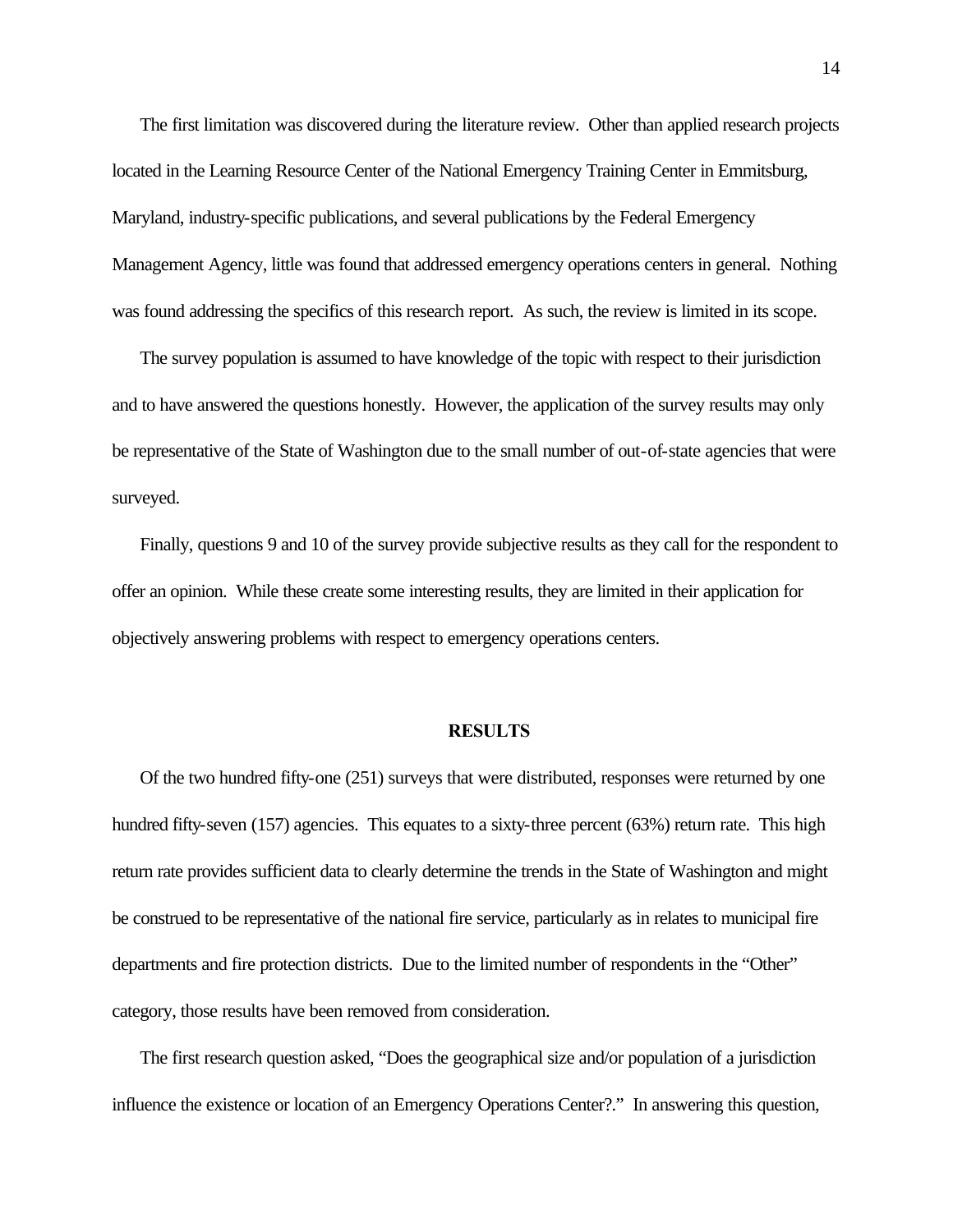the survey provided information as to the type of jurisdiction, how each are staffed, the size and population, and the existence and location of an Emergency Operations Center. The tables below provide the subject research data:

**Type of Jurisdictions**

| <b>Type of Agency</b>   | <b>Total surveyed</b> | <b>Fully paid staff</b> | <b>All Volunteer staff</b> | <b>Combination staff</b> |
|-------------------------|-----------------------|-------------------------|----------------------------|--------------------------|
| <b>Cities</b>           | 57                    | 24                      |                            | 26                       |
| <b>Districts</b><br>--- | 96                    |                         | 4 <sub>1</sub>             | 49                       |

**Table 1**

The above information on its own does nothing more than provide information as to the range of jurisdictions that were surveyed. It does provide information that may prove of value as the results of the survey are expanded. At this point, its interesting to note that of the respondent cities, forty-two percent (42%) are served by fully paid departments, six percent (6%) are served by fully volunteer departments, and fifty-one percent (51%) are served by combination departments.

For the respondent fire districts, six percent (6%) are fully paid, forty-three percent (43%) are fully volunteer, and fifty-one percent (51%) are combination departments.

From the combined totals, nineteen percent (19%) are fully paid department, thirty-two percent (32%) are fully volunteer, and forty-nine percent (49%) are combination departments.

In order to further understand the range of jurisdictions surveyed, the size and populations are provided in Tables 2 and 3 respectively.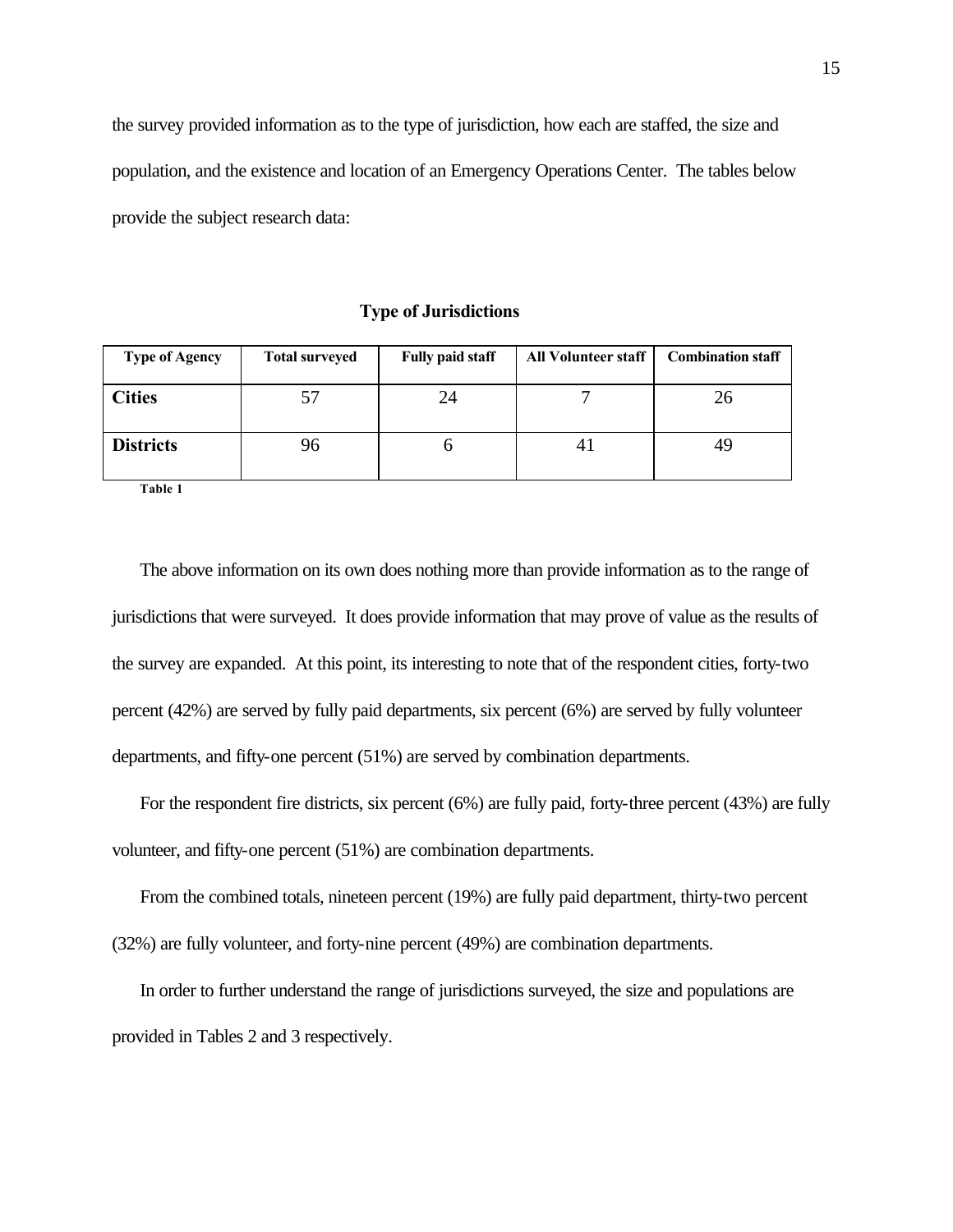#### **Jurisdictional Geographical Size**

| <b>Type</b>      | <b>Total surveyed</b> | $10$ sq. miles | $10-25$ sq. miles | 26-50 sq. miles | $> 50$ sq. miles |
|------------------|-----------------------|----------------|-------------------|-----------------|------------------|
| <b>Cities</b>    |                       |                | 19                |                 |                  |
| <b>Districts</b> | 96                    |                | 10                | 26              |                  |

**Table 2**

#### **Population Served**

| <b>Type</b>      | <b>Total surveyed</b> | 10,000 | 10,000<br>to<br>24,999 | 25,000<br>to<br>49,999 | 50,000<br>to<br>99,999 | >100,000       |
|------------------|-----------------------|--------|------------------------|------------------------|------------------------|----------------|
| <b>Cities</b>    | 57                    | 16     | 17                     | 11                     | 9                      | 4              |
| <b>Districts</b> | 96                    | 50     | 28                     | 10                     | $\mathfrak b$          | $\overline{2}$ |

**Table 3**

Tables 4 and 5 below, again separating for size and population, provide the information regarding the existence of emergency operations centers within the respondent city jurisdictions. Of those providing information, thirty-nine percent (39%) have an emergency operations center within their jurisdictional boundaries. Forty-two percent (42%) participate in a regional center, nine percent (9%) have both a local center and participate in a regional center. Finally, four percent (4%) of the respondent jurisdictions do not have an emergency operations center available to them at all.

Possibly more important is the fact that of the total respondents, eighty-one percent (81%) of the participating agencies have an emergency operations center from which to work.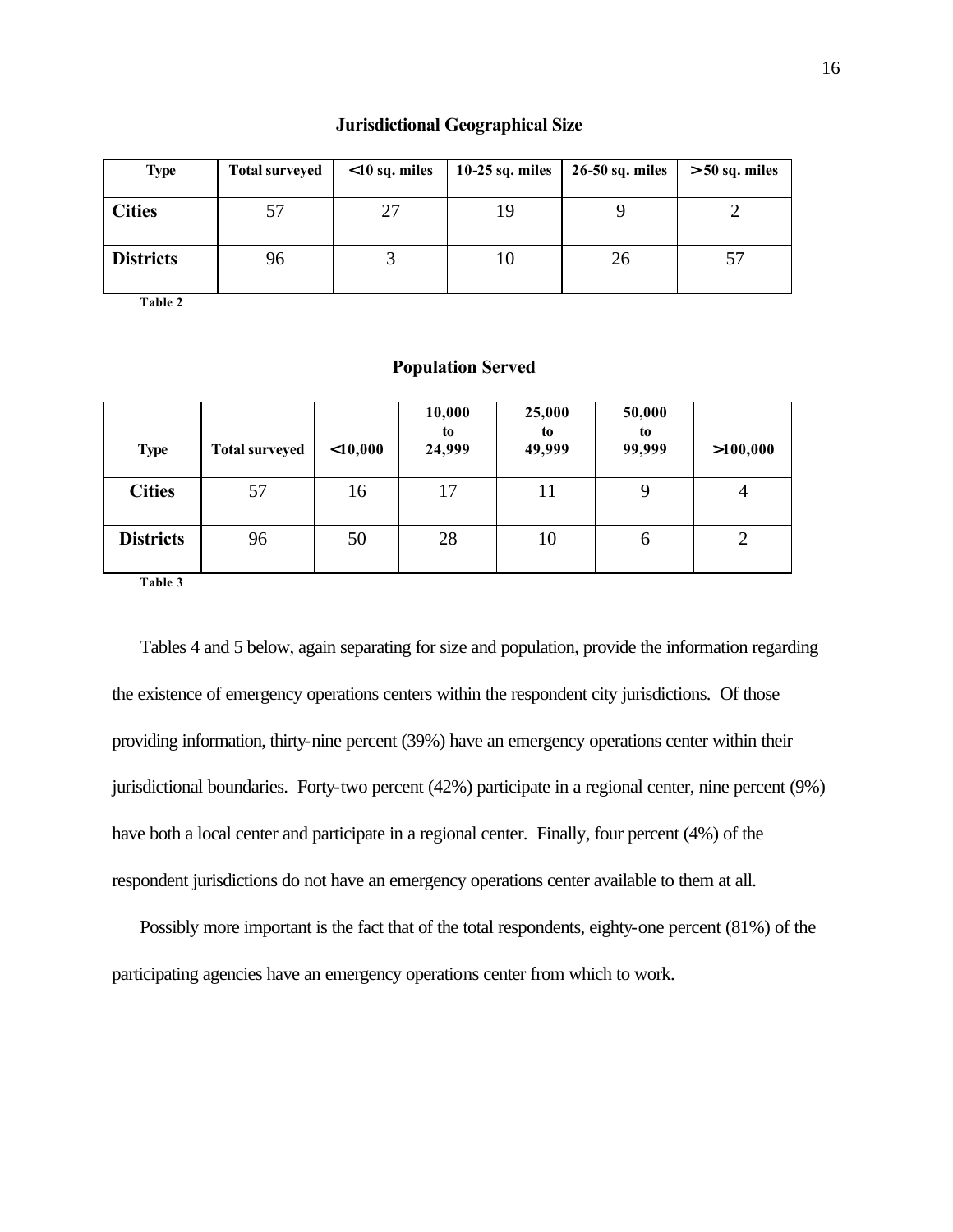| <b>Type</b> | $10$ sq. miles | 10-25 sq. miles | 26-50 sq. miles | $>50$ sq. miles |
|-------------|----------------|-----------------|-----------------|-----------------|
|             |                |                 |                 |                 |
| In city     | 10             |                 |                 | 2               |
|             |                |                 |                 |                 |
| Regional    | 10             |                 |                 |                 |
|             |                |                 |                 |                 |
| <b>None</b> | 2              |                 |                 |                 |
|             |                |                 |                 |                 |
| <b>Both</b> |                |                 |                 |                 |
|             |                |                 |                 |                 |

# **Existence of EOC's per Agency Size: Cities**

**Table 4**

| <b>Type</b>    | 10,000         | $10,000 - 24,999$ | 25,000 -49,000 | $50,000 - 99,999$ | >100,000 |
|----------------|----------------|-------------------|----------------|-------------------|----------|
| In City        | 3              | 9                 | 6              | U                 | 4        |
| Regional       | 10             | 4                 | 3              |                   |          |
| <b>Neither</b> |                |                   |                | 0                 |          |
| <b>Both</b>    | $\overline{4}$ |                   | ↑              | 2                 |          |

**Existence of EOC's per Agency Population: Cities**

**Table 5**

By comparison, Tables 6 and 7, separated for size and population, provide the information regarding the existence of emergency operation centers for fire districts. The resulting data shows that of the respondent jurisdictions, twenty-three percent (23%) of the fire district operate an emergency operations center within their own jurisdiction, seventy-three percent (73%) participate with a regional center, six percent (6%) have both and four percent (4%) do not have a center available.

**Existence of EOC's per Agency Size: Fire Districts**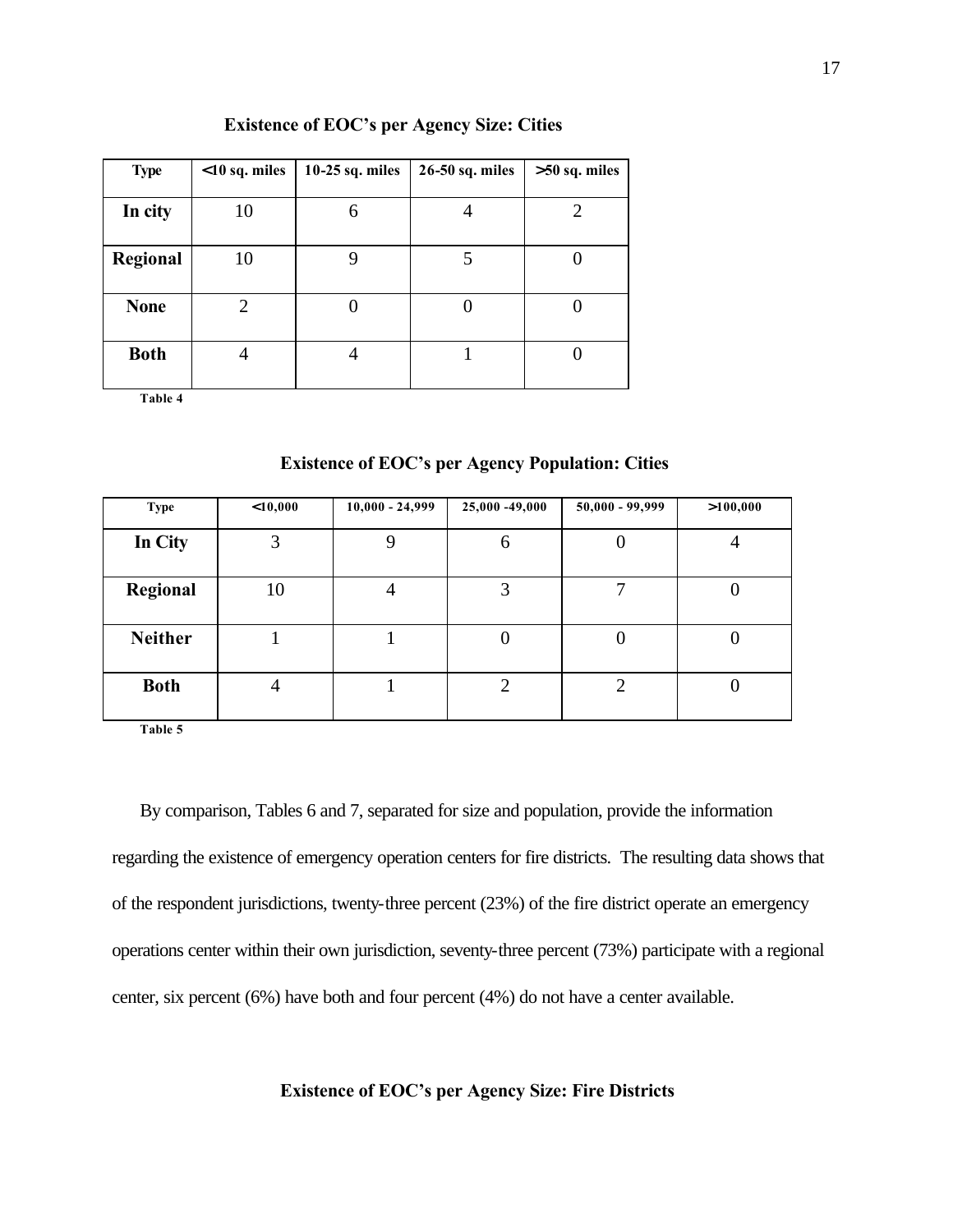| <b>Type</b>        | $<$ 10 sq. miles | $10-25$ sq. miles | 26-50 sq. miles | $> 50$ sq. miles |
|--------------------|------------------|-------------------|-----------------|------------------|
| <b>In District</b> |                  |                   |                 | 10               |
| Regional           | 3                | 15                | 10              | 42               |
| <b>Neither</b>     | U                | 4                 | U               |                  |
| <b>Both</b>        |                  |                   |                 |                  |

**Table 6**

| <b>Type</b>        | < 10,000 | $10,000 - 24,999$ | $25,000 - 49,999$ | $50,000 - 99,999$ | > 100,000 |
|--------------------|----------|-------------------|-------------------|-------------------|-----------|
| <b>In District</b> | 8        | 4                 | $\overline{4}$    | 2                 |           |
| Regional           | 27       | 23                | $\overline{4}$    |                   |           |
| <b>Neither</b>     | 6        | 0                 | 0                 | U                 |           |
| <b>Both</b>        | O        |                   |                   |                   |           |

# **Existence of EOC's per Population: Fire Districts**

**Table 7**

Table 8 provides the information regarding where the emergency operations centers are located. As indicated, twenty-eight percent (28%) of the cities and twenty-two percent (22%) of the fire districts locate their emergency operations center within a fire department facility. Twenty-five percent (25%) of the cities and twenty-three percent (23%) of the fire districts locate their centers at a dispatch facility. Eighteen percent (18%) of the cities and three percent (3%) of the fire districts locate their centers at city hall. Twenty-six percent (26%) of the cities and forty-nine percent (49%) of the fire districts locate their center at a county emergency management facility. Lastly, twelve percent (12%) of the cities and eight percent (8%) of the fire districts locate their emergency operations center at some other facility.

**Locations of EOC's**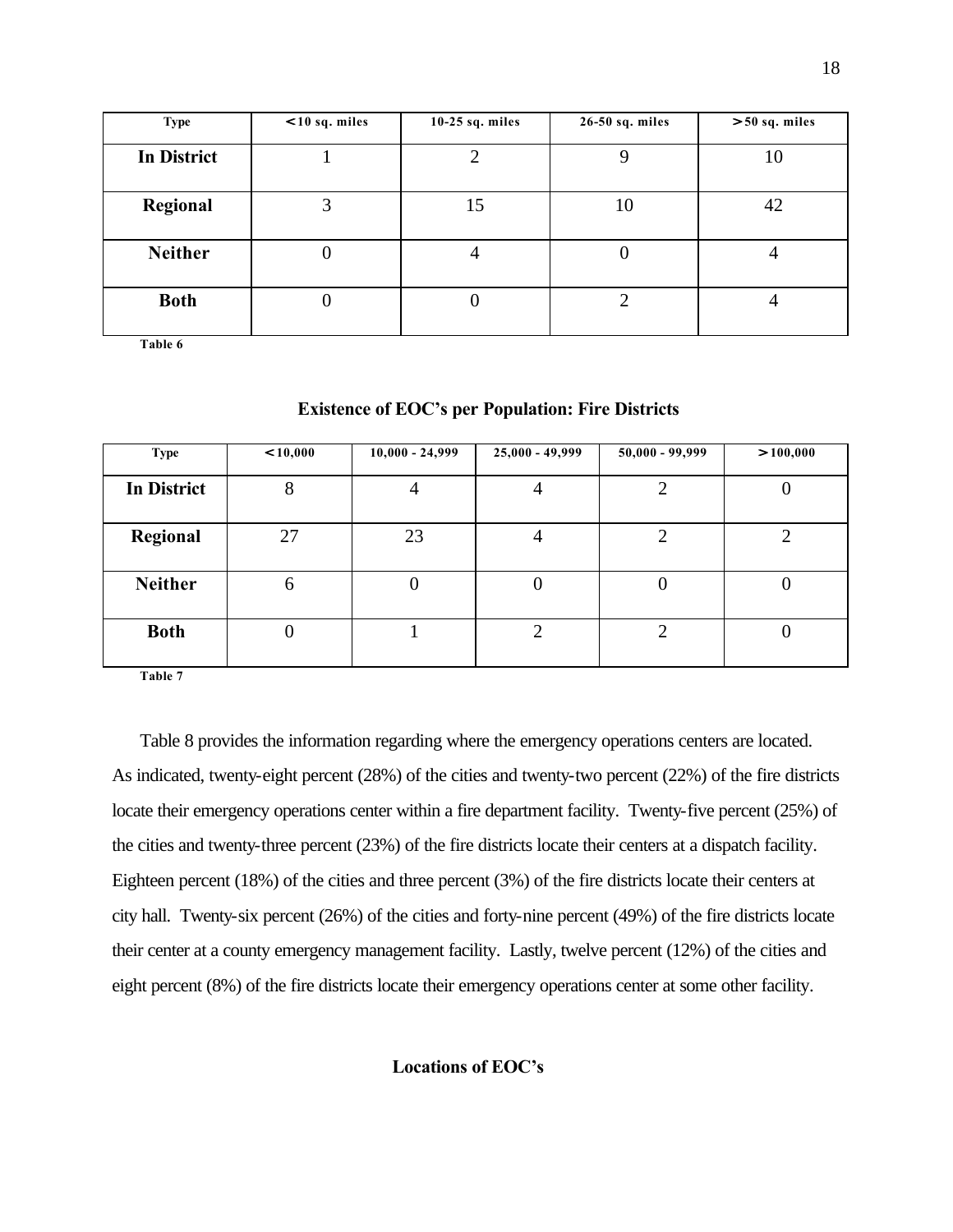|                       | F.D. Facility | <b>Dispatch Facility</b> | <b>City Hall</b> | County Emerg. Mngmt. Bldg. | Other |
|-----------------------|---------------|--------------------------|------------------|----------------------------|-------|
| <b>Cities</b>         | 16            | 14                       | 10               |                            |       |
| <b>Fire Districts</b> | 21            | 22                       |                  |                            |       |

**Table 8**

In totality, twenty-four percent (24%) of the jurisdictions locate their emergency operations center at a fire department facility, twenty-four percent (24%) locate them at a dispatch facility, eight percent (8%) locate them at city hall, forty-one percent (41%) locate their emergency operations center at a county emergency management facility, and ten percent (10%) locate them at some other facility.

In answering the question concerning the existence of emergency operations centers, there exists a clear difference between the cities and fire districts. The data provided in the first three tables indicates that, based upon the geographical area served by a city agency, it is nearly an equal split between having an emergency operations center within the jurisdiction versus cooperating in a regional center. However, when considering the population served**,** the numbers indicate that the larger the population served, the greater the likelihood that the jurisdiction will operate an emergency operations center within their own jurisdiction.

When considering the same information for fire districts, the tendencies change significantly. In this case, in all categories, fire districts appear to favor participation in a regional center.

Finally, regarding the existence of an emergency operations center, there appears to be no relationship between jurisdictional size and/or population and the existence of such centers. Clearly, in most cases, fire service agencies have recognized the value of these centers and have made choices that allow them to participate within a emergency operations center environment.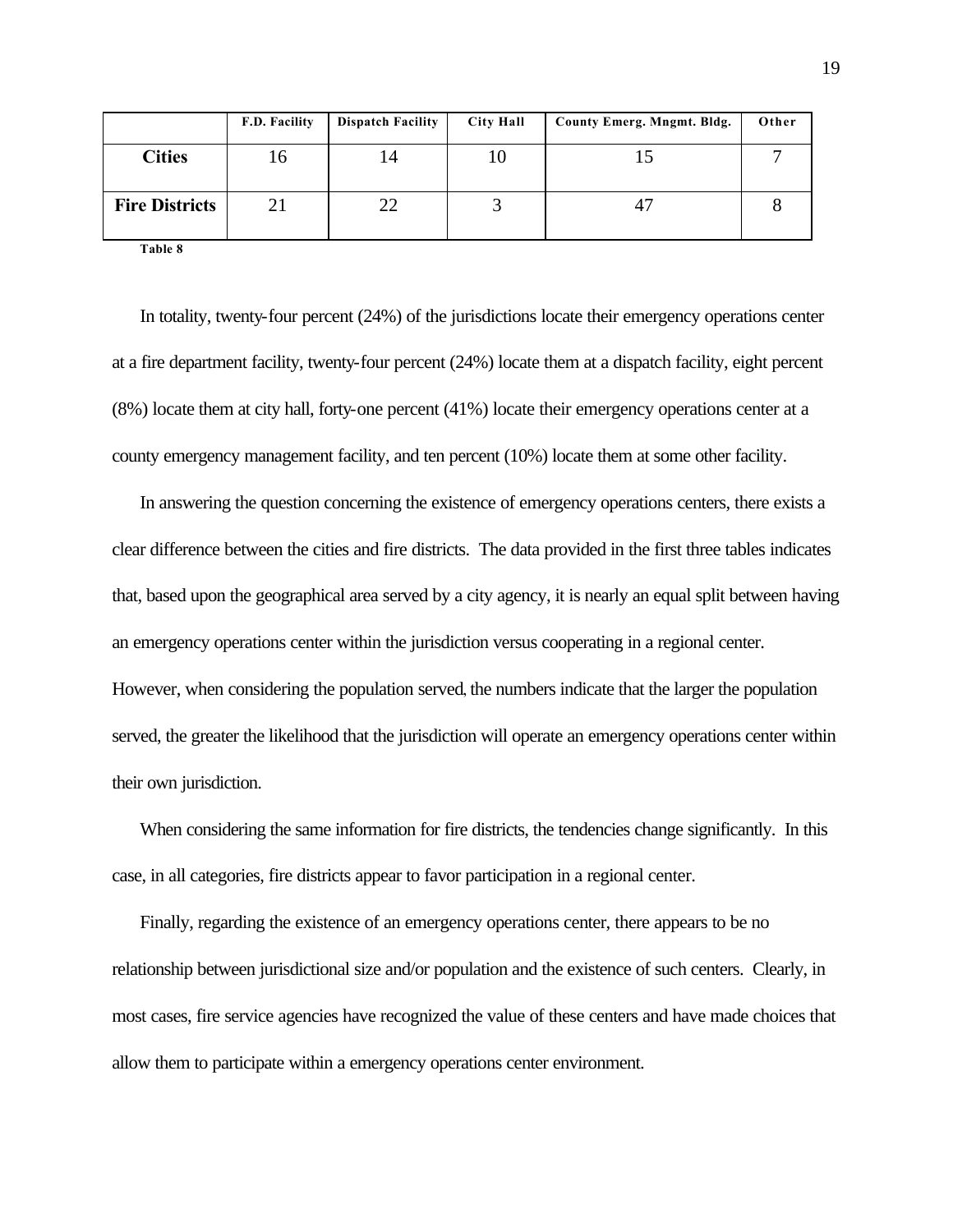Research question number two asked, "How are other jurisdictions staffing emergency operations centers?". Table 9 below provides the information provided by the agency surveys.

|                  |      |        | Public | Health | City/Cnty | Finance | <b>EMS</b> |       | Council | E.M. |       |
|------------------|------|--------|--------|--------|-----------|---------|------------|-------|---------|------|-------|
|                  | Fire | Police | Works  | Dept.  | Manager   | Dept.   | Mgmt.      | Mavor | Memb.   | Dir. | Other |
| <b>Cities</b>    | 50   | 49     | 47     | 18     | 32        | 32      | 34         | 30    | 17      | 38   | 19    |
| <b>Districts</b> | 71   | 73     | 59     | 28     | 34        | 23      | 42         | 15    | 18      | 62   | 22    |

**Staffing of Emergency Operations Centers**

**Table 9**

For the cities surveyed, the staffing for emergency operations centers breaks down into three groupings. The largest group consists of representatives from three agencies/departments; fire, police, and public works. The second group contains five additional representatives. It consists of the mayor, finance department, emergency medical services, the city manager, and the Director of Emergency Management. The final grouping consists of three others that were included infrequently; the Health Department, city council members, and other participants.

The fire district surveyed produced similar results, which again resulted in three major groups. The first group remains nearly the same as with the cities. In this case, it includes fire, police, public works, plus the Director of Emergency Management. However, the second group provides some differences. In this case the group consists of the Health Department, the county manager, and emergency medical services management. The final group consists of finance representatives, the mayor, and council members.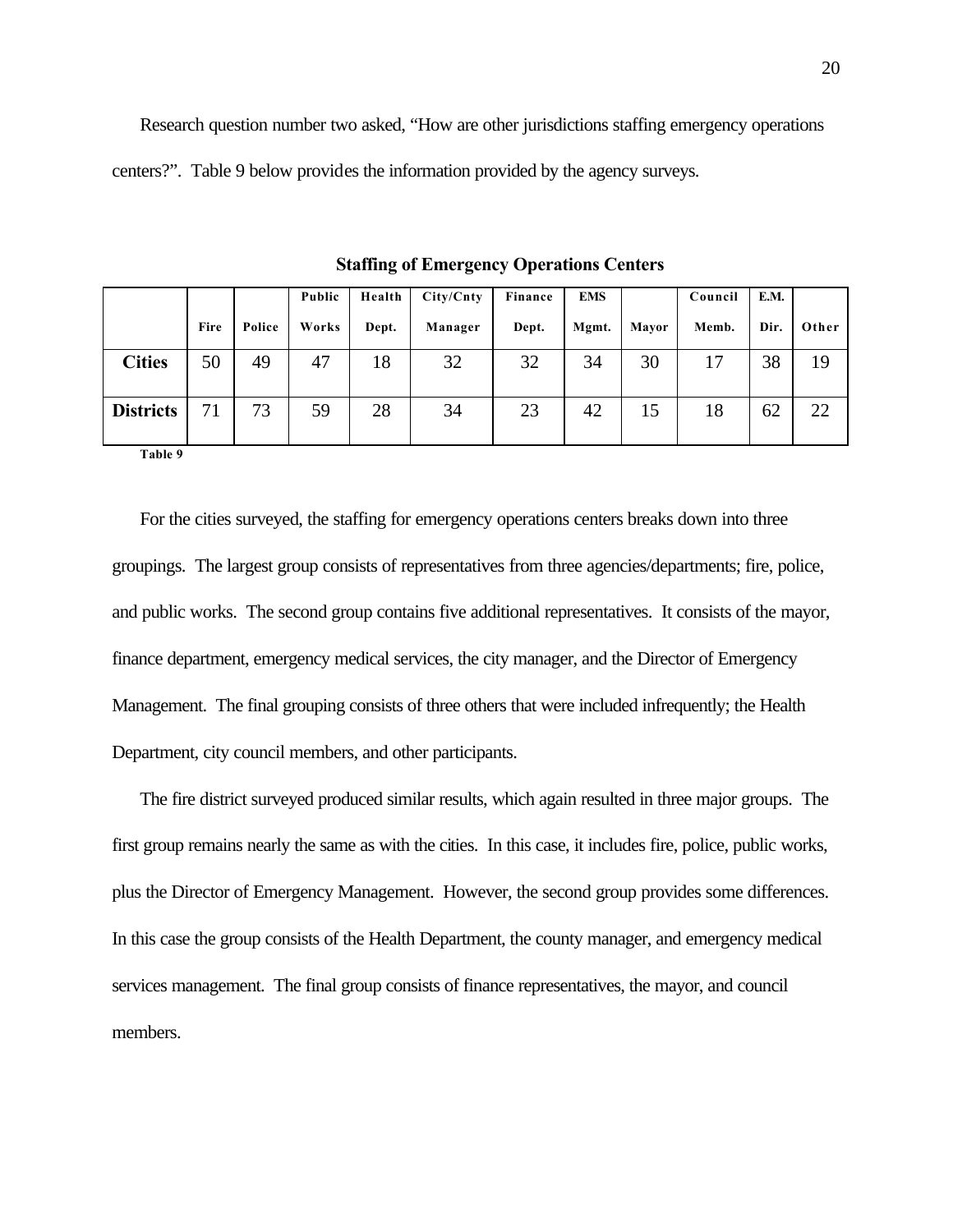The third research question asked, "To what level are key officials supportive and participants within the Emergency Operations Center?". Table 10 and Table 11provide responses received from the survey respondents.

|                       | <b>Full Participation</b> | <b>Limited Participation</b> | <b>No Participation</b> |
|-----------------------|---------------------------|------------------------------|-------------------------|
| <b>Cities</b>         |                           |                              |                         |
| <b>Fire Districts</b> |                           |                              |                         |

**Participation by City/County Officials**

**Table 10**

In the case of the cities, fifty-four percent (54%) of the respondents indicate in Table 10 that key officials fully participate, when requested, in the emergency operations center. By comparison, twentythree percent (23%) experience limited participation and twenty-one percent (21%) receive no participation whatsoever.

For the fire districts surveyed, forty-nine percent (49%) indicated full participation by key officials when requested. Sixteen percent (16%) indicated limited participation and eighteen percent (18%) indicated they receive no participation from key officials. In the case of the fire districts, seventeen percent (17%) did not provide a response to this survey question.

When considering the level of satisfaction within the respondent jurisdictions, Table 11 provides the data tabulated from the surveys.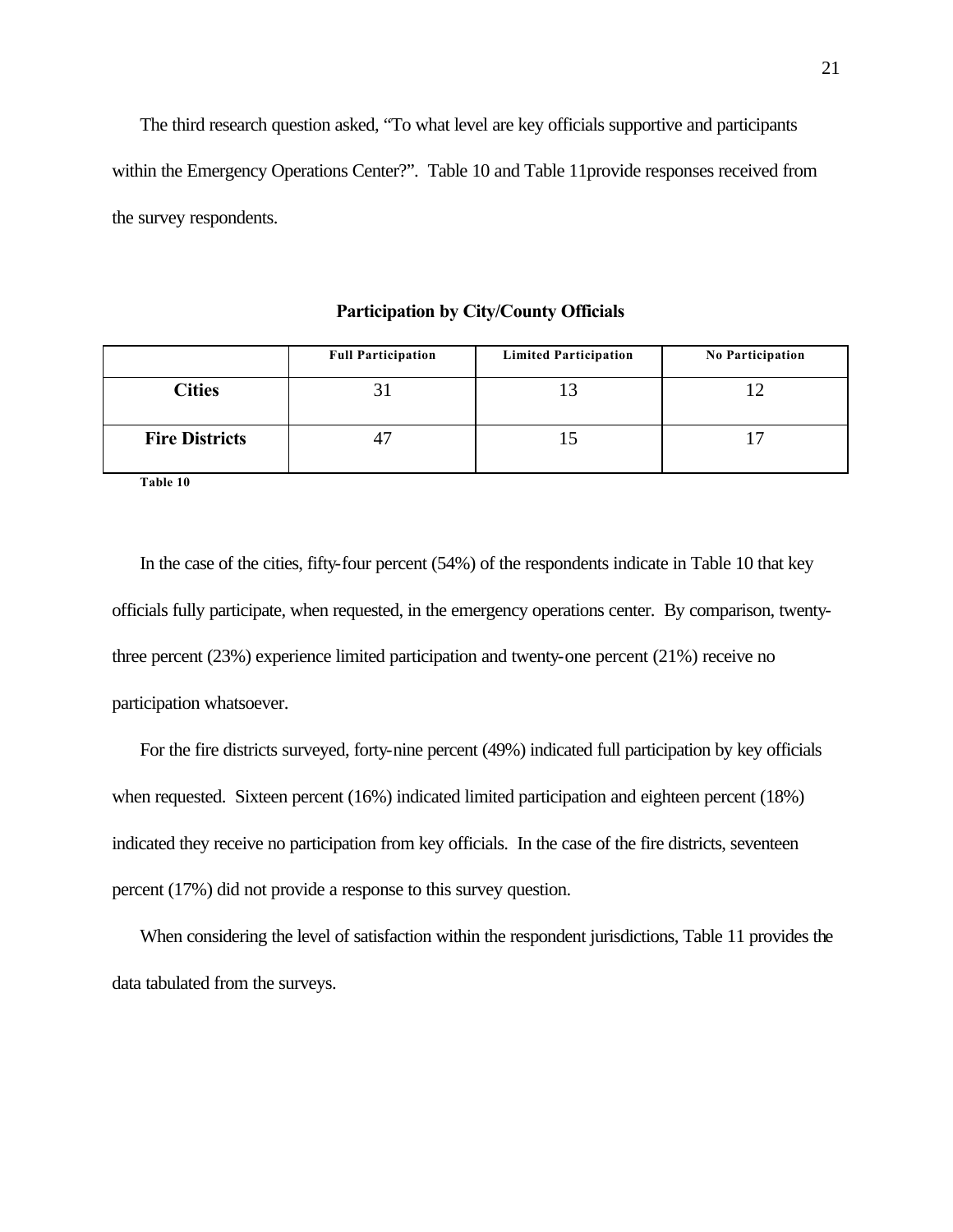|  | <b>Level of Satisfaction</b> |
|--|------------------------------|
|  |                              |

|                       | <b>Very Satisfied</b> | <b>Satisfied</b> | <b>Marginally Satisfied</b> | Dissatisfied |
|-----------------------|-----------------------|------------------|-----------------------------|--------------|
| <b>Cities</b>         | ΙU                    |                  | $\overline{1}$              |              |
| <b>Fire Districts</b> | 23                    | 36               | 27                          |              |

**Table 11**

As seen in the table, eighteen percent (18%) of the cities are very satisfied, forty-seven percent (47%) are satisfied, thirty percent (30%) are marginally satisfied, and seven percent (7%) are dissatisfied with the level of support provided to the emergency operations center during major events. This indicates a significant level of satisfaction as sixty-five percent (65%) of the respondent cities are at least satisfied with the support provided.

With respect to the level of satisfaction experienced by the fire districts, the numbers change to some extent. In this case, twenty-four percent (24%) are very satisfied, thirty-eight percent (38%) are satisfied, twenty-eight percent (28%) are marginally satisfied, and four percent (4%) are dissatisfied.

Again, the overall level of satisfaction is high, with sixty-two percent (62%) indicating satisfaction or better with respect to the support for emergency operations center functions provided during major events.

#### **DISCUSSION**

During the literature review conducted for this research report, no other examples of previous research dealing with the effects of jurisdictional size and/or population on the existence of emergency operations centers were found. The same is true for participation by key officials or the support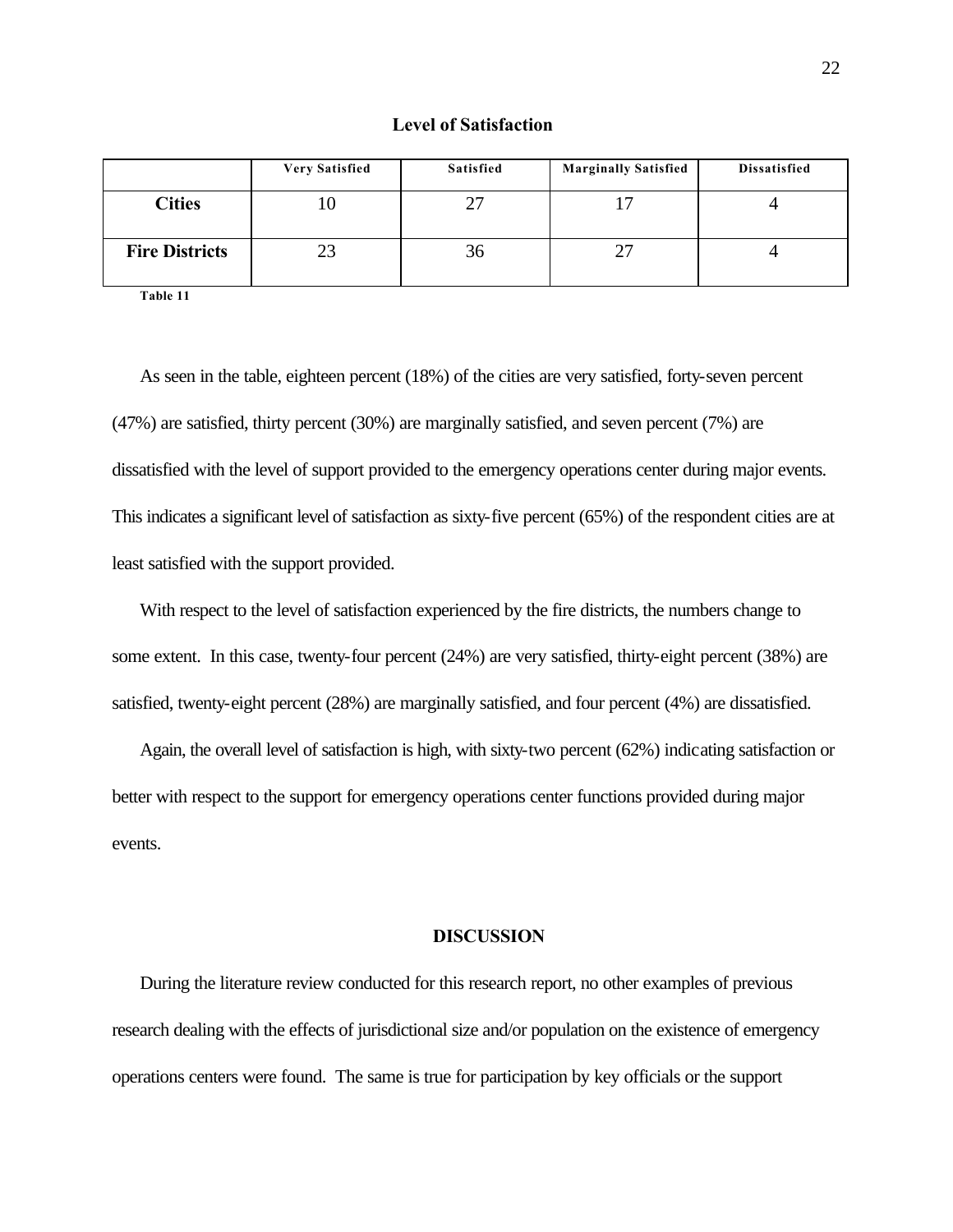provided for the functions of these centers during major events. As such, the discussion of these points is limited to personal interpretations of the study results.

This discussion is divided into four parts. The first three will discuss each of the issues explored by the research questions. The final portion will discuss the issues in relationship to their implications to the Sumner Fire Department.

## **Effects of Size/Population of E.O.C.'s**

The first thing that was discovered in the survey results is that a significant majority of the fire service has recognized the value of having an emergency operations center available for use during major events. Over ninety percent (90%) of the agencies surveyed have such facilities available for their use.

It is interesting to note the effect, or lack thereof, that geographical size and/or population has on the location of an emergency operations center, particularly when considering cities. In this case, location refers to either a location within the jurisdiction or as part of a regional center.

When simply considering size, there appears to be no correlation between size and the location of the emergency operations center. With minor deviations, there is nearly an equal split between a local versus a regional center.

However, when population served is taken into consideration, a pattern is demonstrated. The smaller, the population, the more likely it is that the emergency operations center exists as part of a regional center. For cities and fire districts serving a population under ten thousand (10,000), the majority of jurisdictions have selected the regional approach by more than a three-to-one margin. For cities, this margin turns around with the next population group, up to the point where all of the cities serving a population over one hundred thousand (100,00) have a local emergency operations center.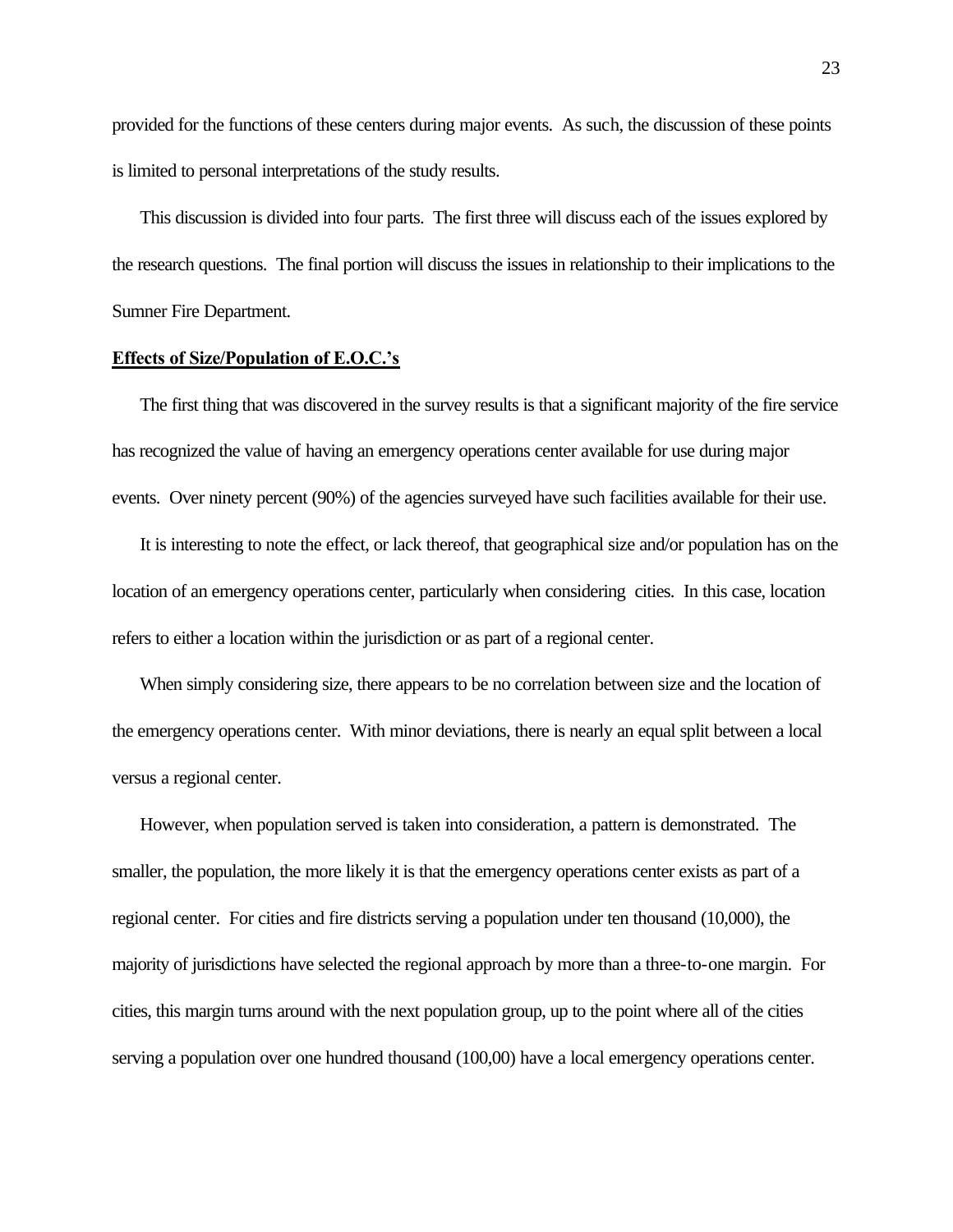This trend does not continue for fire districts. Beyond the two smallest population groupings tracked by the survey, there is an even split between having a local center versus having a regional center. In fact, the two fire districts serving a population over one hundred thousand (100,000) utilize a regional center.

Why do these trends exist? With the cities, it seems rather logical. Smaller communities, serving lower populations, typically are served by smaller agencies. These agencies, having limited staff resources, find it expedient to combine their management resources with other agencies during significant and/or disaster events. As communities become larger, agency staffing increases and both the ability and expectation to utilize a local emergency operations center increase.

When considering fire districts, the same arguments explain the regional approach for smaller agencies. But why do fire districts serving large populations choose to operate from a regional center? One likely explanation is due to political expediency. As fire districts grow in size, particularly with respect to population, they frequently serve multiple communities. The expense of maintaining an emergency operations center in each community is cost prohibitive. In this scenario, it is less costly and decisions affecting one or more communities are more easily managed on a regional basis.

#### **How EOC's are Staffed**

It was interesting to note the variety of participants that the various authors suggested should be involved in the staffing of an emergency operations center. Staffing began as low as just the fire chief and police chief. This level of staffing was found to generally exist in those jurisdictions that had no emergency operations center (Scanlon, 1994).

Unlike the staffing typical of those jurisdictions working without the benefit of a center, most of the literature provided a wide range of suggested staffing. It is interesting to see how the varied authors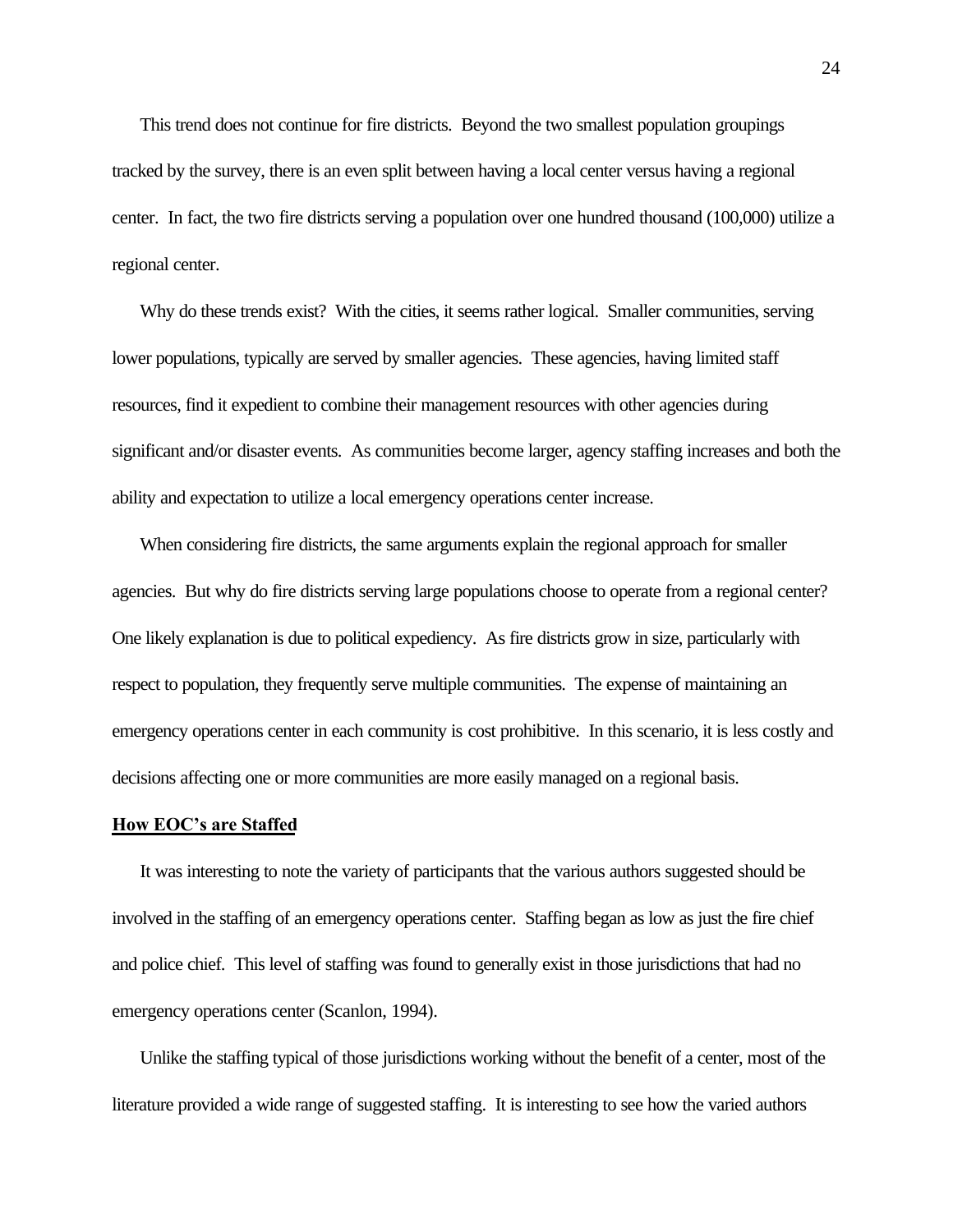ultimately suggest one grouping similar to the main group that was identified in the survey. Most of the authors include the chief executive officer of the local government, as well as the key department heads which includes the fire chief, police chief, the public works director, and someone serving as the public information officer (Federal Emergency Management Agency, 1984; Felsch, 1994; Goshe et al, 1980; Scanlon, 1994).

In addition to the core group, the literature suggests a wider range of representation than that indicated be the survey participants. These additional representatives included transit, medical/health, military, social services, utility (gas, electric), resource (food, housing, transportation, etc.), volunteer agencies (Red Cross and others), and others (Federal Emergency Management Agency, 1984; Goshe et al, 1980; Scanlon, 1994).

While it would prove difficult to argue the importance of any of these suggested representatives, the study clearly indicates that the respondent jurisdictions utilize a more conservative approach when staffing their own emergency operations center. While nearly all the respondents utilize the same core group as that indicated by the literature, it appears the agencies surveyed are mostly dependent on pulling together staff from within their own jurisdiction to operate the functional positions within a center. This is likely due to the ability to quickly capture personnel that are under the agency's direct control. Then, as the incident indicates, either secure needed resources are secured utilizing the available personnel or additional staffing is solicited from other necessary agencies. This may prove difficult unless prior agreements have been made.

## **Support Provided**

As to the issue of the support the respondent agencies indicated they receive during significant and/or disaster events, the results surprised this writer. By nearly a two-to-one margin, the survey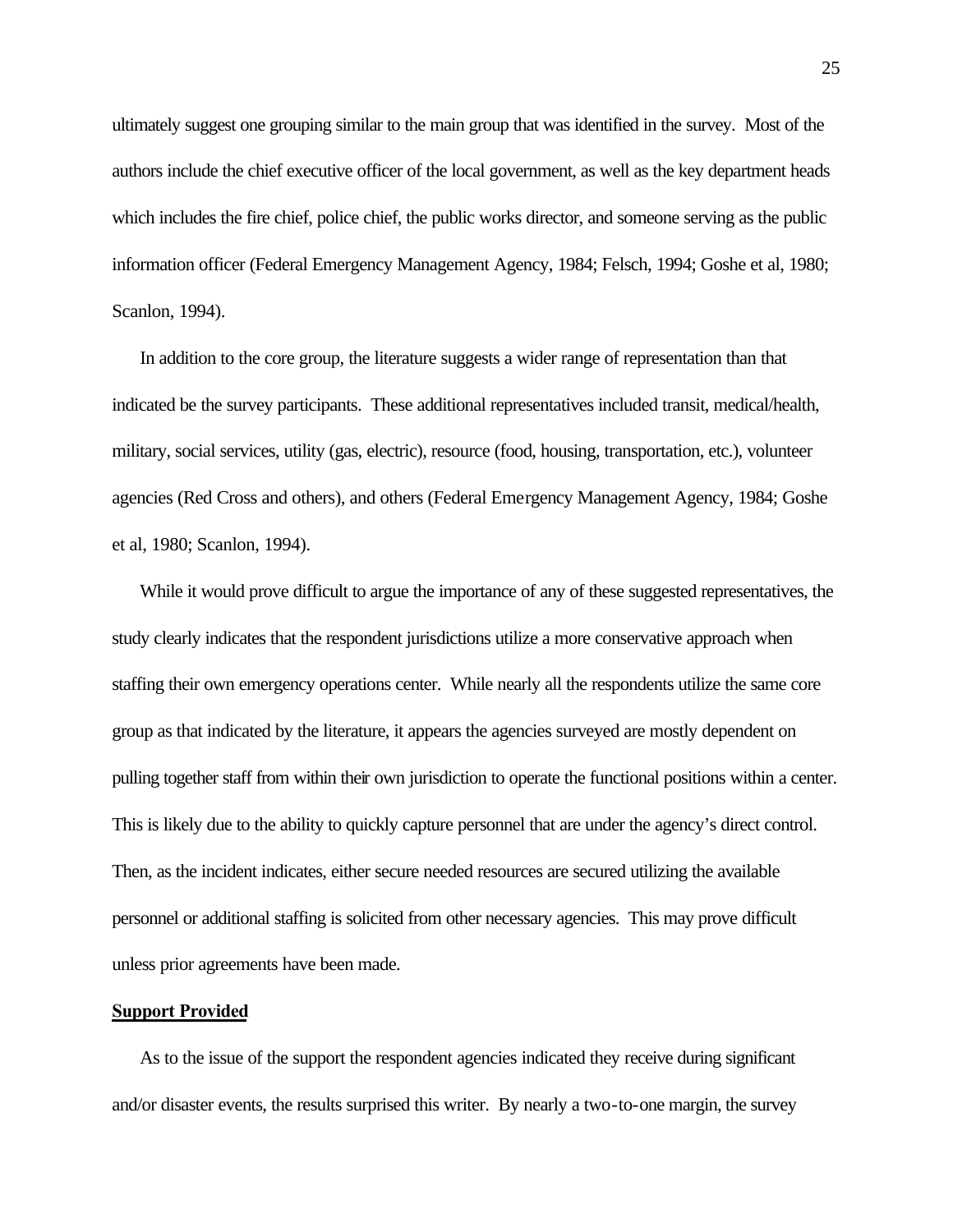participants indicated their satisfaction with the level of support received. These results were further confusing from one particular viewpoint. While from the total respondents, there were twenty-nine (29) that indicated they had no participation by city/county officials, only eight (8) indicated they are dissatisfied with the support they receive.

On the first issue, it is encouraging to have so many jurisdictions enjoying the level of support they expect to receive. This demonstrates the degree to which those officials have been educated and the importance they place on taking care of their communities.

On the second issue, it is unfortunate to believe there are leaders in emergency services positions that are either uneducated about the role of a properly staffed emergency operations center or are unwilling to properly educate local officials for fear of losing some perceived personal power or control. In either case, it is the community that ultimately suffers.

#### **Organizational Implications**

What does all of this mean to the City of Sumner and the Sumner Fire Department?

Based upon the research, the fact that the City of Sumner contracts for emergency management and the use of an emergency operations center through a regional group has been shown to be acceptable. What needs to happen is the development of a policy and/or procedure that delineates what will happen at the local level to either facilitate operations through the regional center or to develop improved cooperation that combines local decision-making with regional resource procurement and distribution. I believe the latter to be the better alternative.

Secondly, local determination of required staffing must be undertaken. Once that has been completed, an educational process for local officials must be pursued.

#### **RECOMMENDATIONS**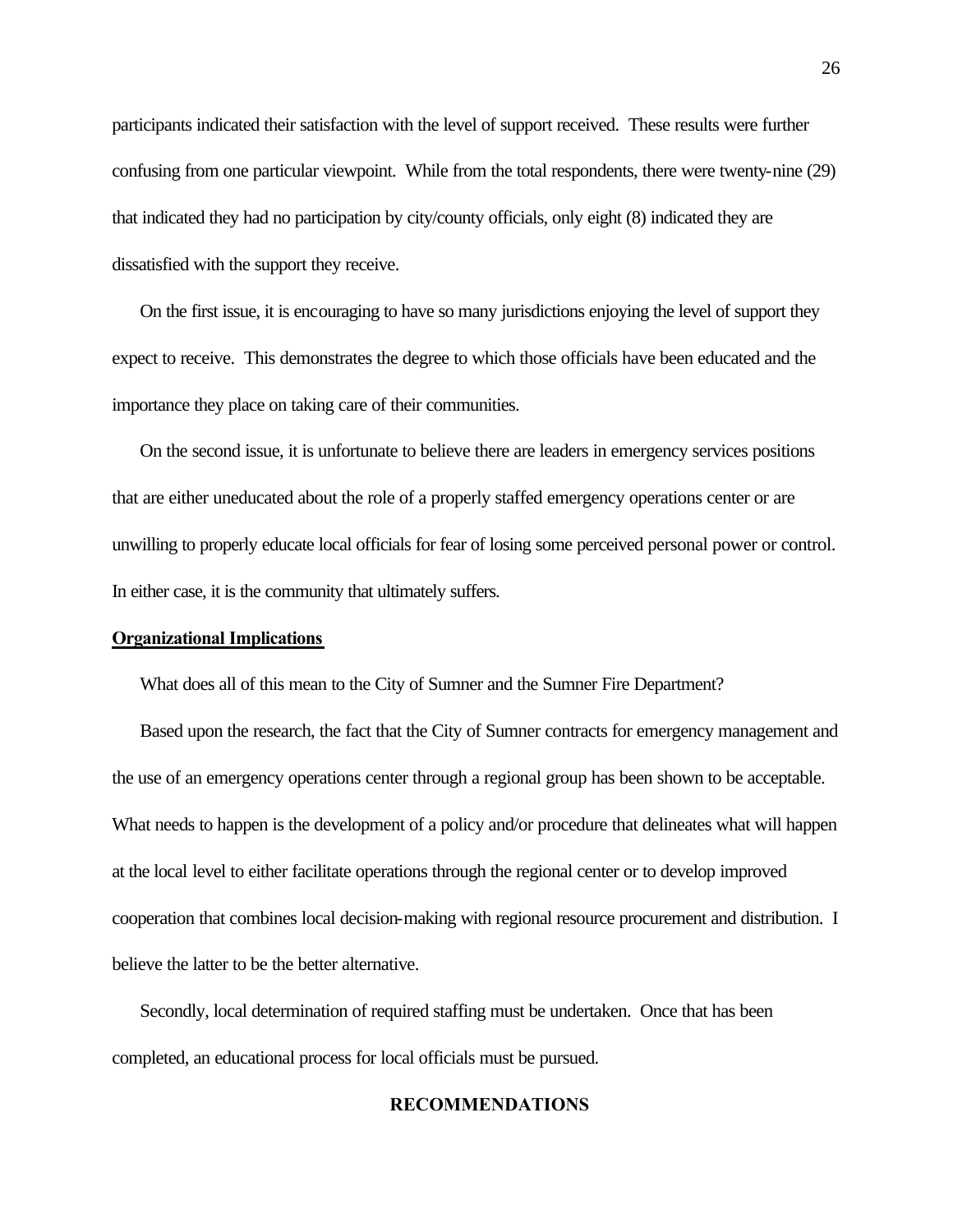The first thing the City of Sumner needs to establish is how it will function with a regional emergency operations center during significant and/or disaster situations. The study results clearly indicate that for its size and population, the current use of a regional center is appropriate.

In order to utilize this arrangement to the fullest extent possible, the City of Sumner needs to meet with Pierce County Department of Emergency Management personnel. The purpose of the meeting would be to articulate the scope of services provided by the County. Once that has been determined, the City of Sumner will have identified those functions that must be performed at the local level.

Having identified their roles with respect to emergency management, the next step would be the selection of a local facility from which to conduct local emergency management. Again, based upon the results of the study, the City is not limited to a particular site. In the case of Sumner, two sites stand out as prime locations. The first is the city council chambers located at city hall. With this being the center for city government and having the dispatch center located within the same facility, this would be an excellent choice.

The second choice would be in the training room of the fire station. Because this facility provides sleeping areas, cooking facilities and showers, it lends itself to a longer operation. It is also a more sound structure with respect to seismic construction. Either of these facilities could easily accommodate a local emergency operations center.

Once a local site has been selected, the need still exists for staffing. In the case of Sumner, this will require educating key officials on the role each would/could play in the operations of a center. The recommendation for accomplishing this task utilizes a two-pronged approach.

Initially, the Pierce County Department of Emergency Management will have been involved in completing the first recommendation, if not both. Through that involvement, an education process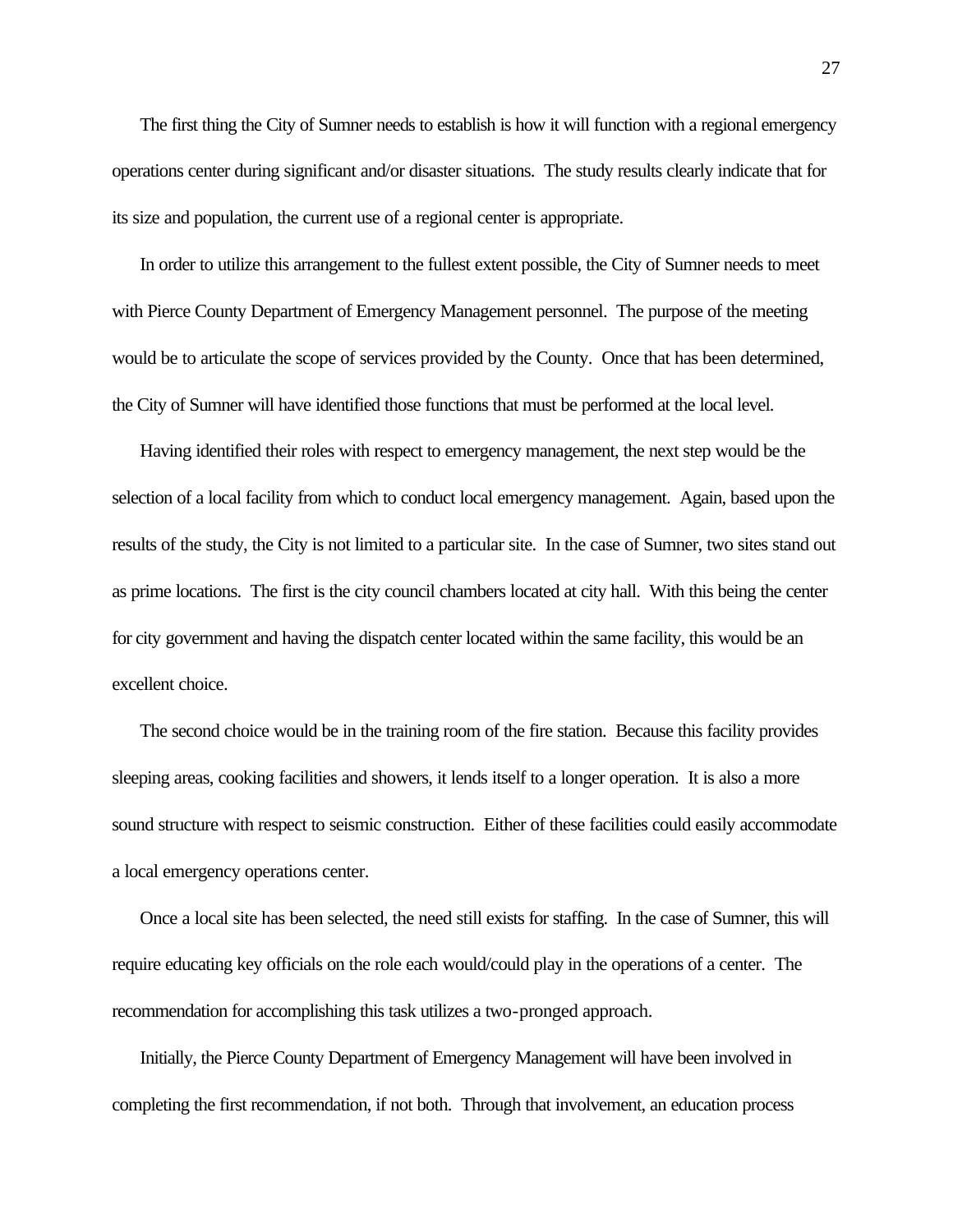would have begun. Building on those initial steps, a workshop would be developed, presenting information as to the functions of an emergency operations center. The workshop would include discussions on how disaster operations differ from day-to-day operations and why it is important for key officials to be involved in management of disaster operations.

To follow-up the workshop, it is suggested that the Pierce County Department of Emergency Management assist Sumner officials in securing spots in the Emergency Management Institute of the National Emergency Training Center, located in Emmitsburg, Maryland. By participating in the classes on disaster operations and emergency operations centers, Sumner staff will gain hands-on experience and develop a deeper understanding of the purpose and functions of an emergency operations center.

# **Future Research**

For those that wish to replicate some or all of this study for their own organization, there are several recommendations.

Number one, provide a more definitive breakdown of the jurisdictions. In this study, population and size were considered as separate determinants. This may have impacted the overall accuracy of the report. To explain, a given jurisdiction may cover a relatively small area but have a large population. Conversely, it may cover a large area and have a small population. Maintaining and identifying these distinctions may change the results.

Number two, be sure to develop a survey instrument that utilizes question that require an objective response. Questions that call for the respondent to provide an opinion are of limited value in obtaining qualifiable results.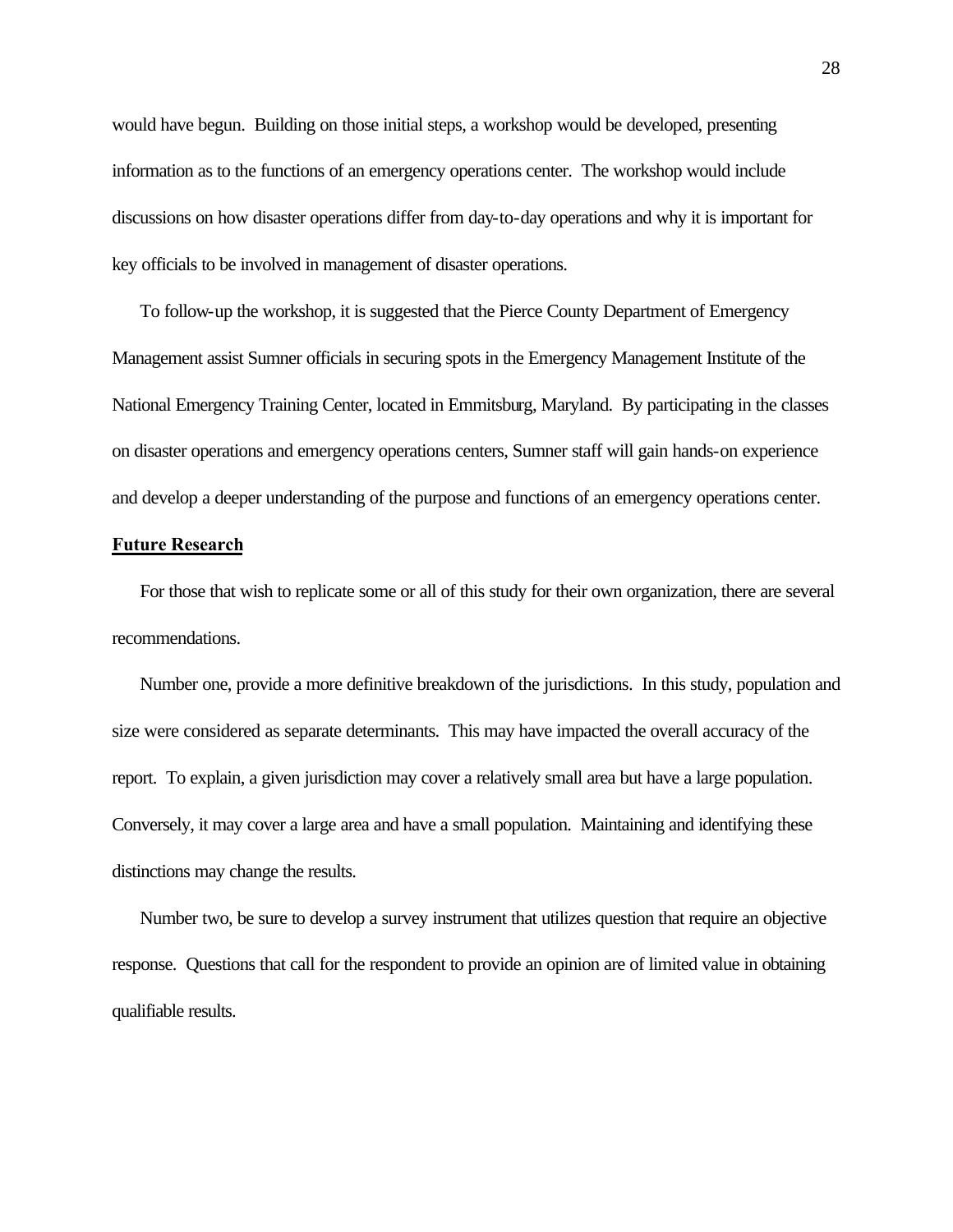Lastly, consider expanding the survey audience to improve the depth and breadth of the data. If you're interested in generating study results that are reflective of the national fire service, a broader survey base must be utilized.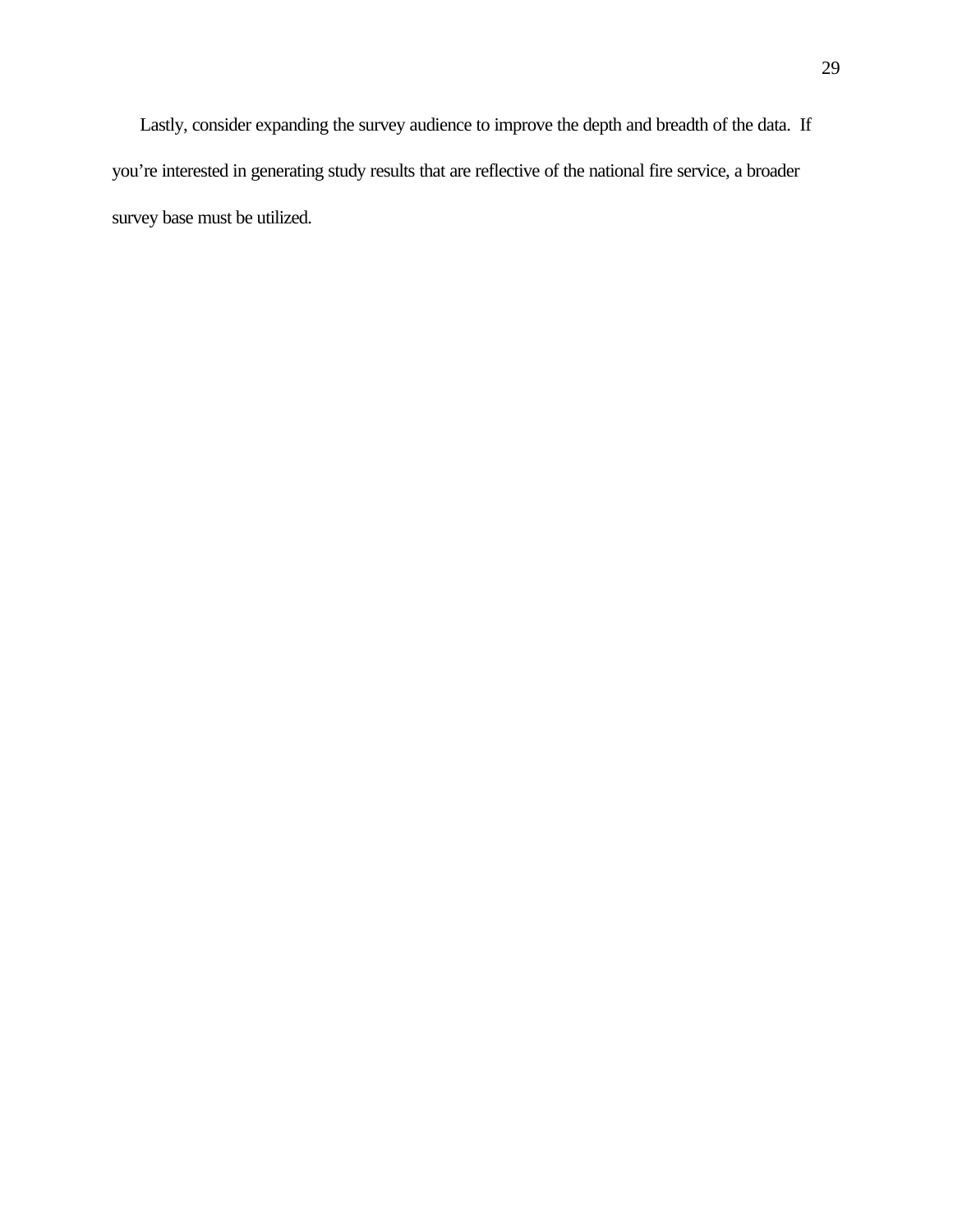#### **REFERENCES**

Czerwinski, R. (1995. *Feasibility of a regional emergency operations center.* Emmitsburg, MD: National Emergency Training Center.

Borders, L. (1993). *A look at the ICS/EOC interface issues.* Emmitsburg, MD: National Emergency Training Center.

Federal Emergency Management Agency (1984). *Emergency operating center (EOC)* 

*handbook, May 1984 (CPG 1-20).* Washington, DC: Federal Emergency Management Agency

Felsch, L. (1994)*. An analysis of criteria for locating an EOC in a community.* Emmitsburg,

MD: National Emergency Training Center.

Goshe, F.; Paxton, K.; Rainey, C. (1980). *EOC requirements at state and local levels.* Palo

Alto, CA: Center for Planning and Research, Inc.

Scanlon, J. (1994). The role of EOC's in emergency management: A comparison of American and Canadian experience. *International Journal of Mass Emergencies and Disasters, 12,51-75.*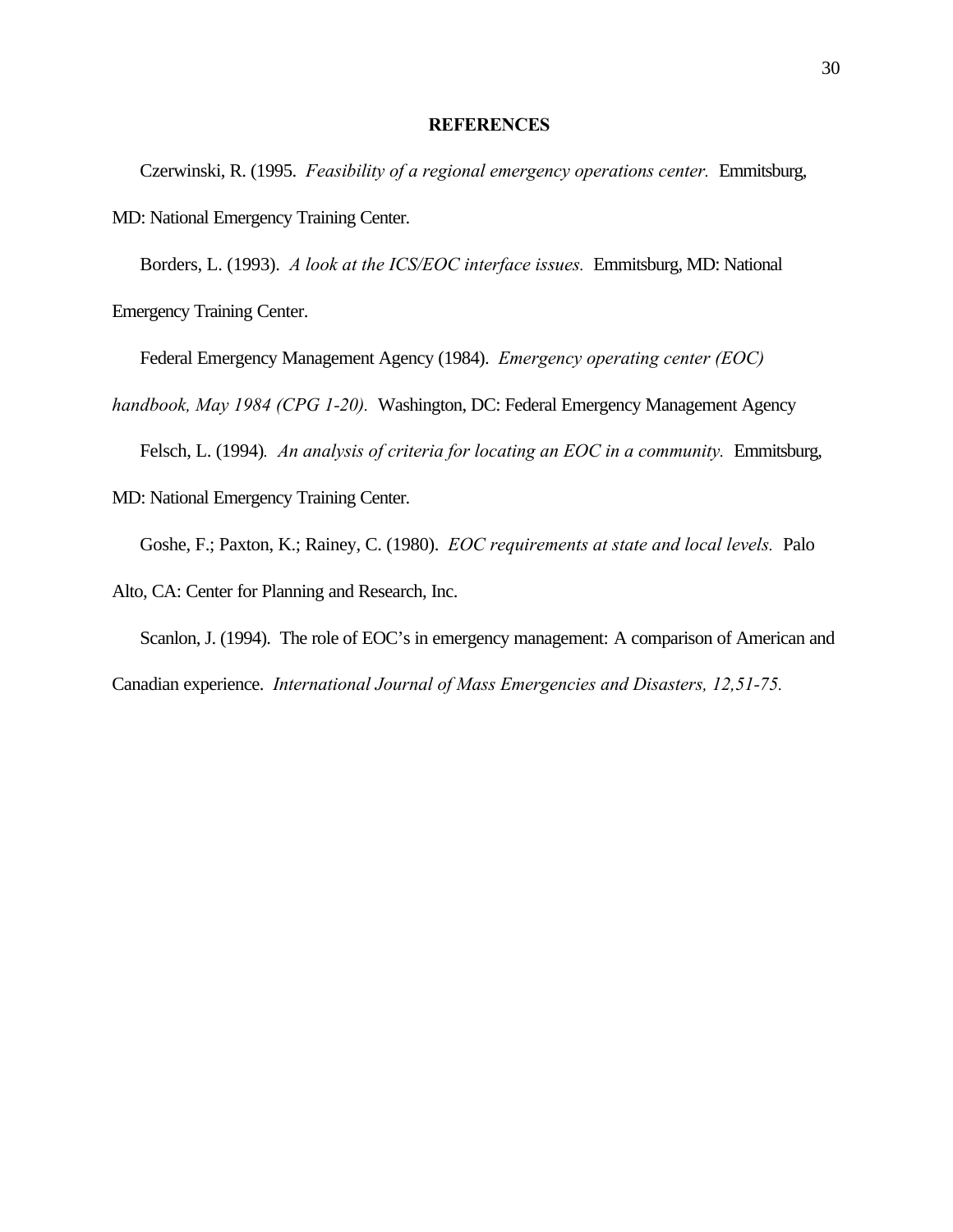**APPENDIX A: SURVEY DOCUMENT**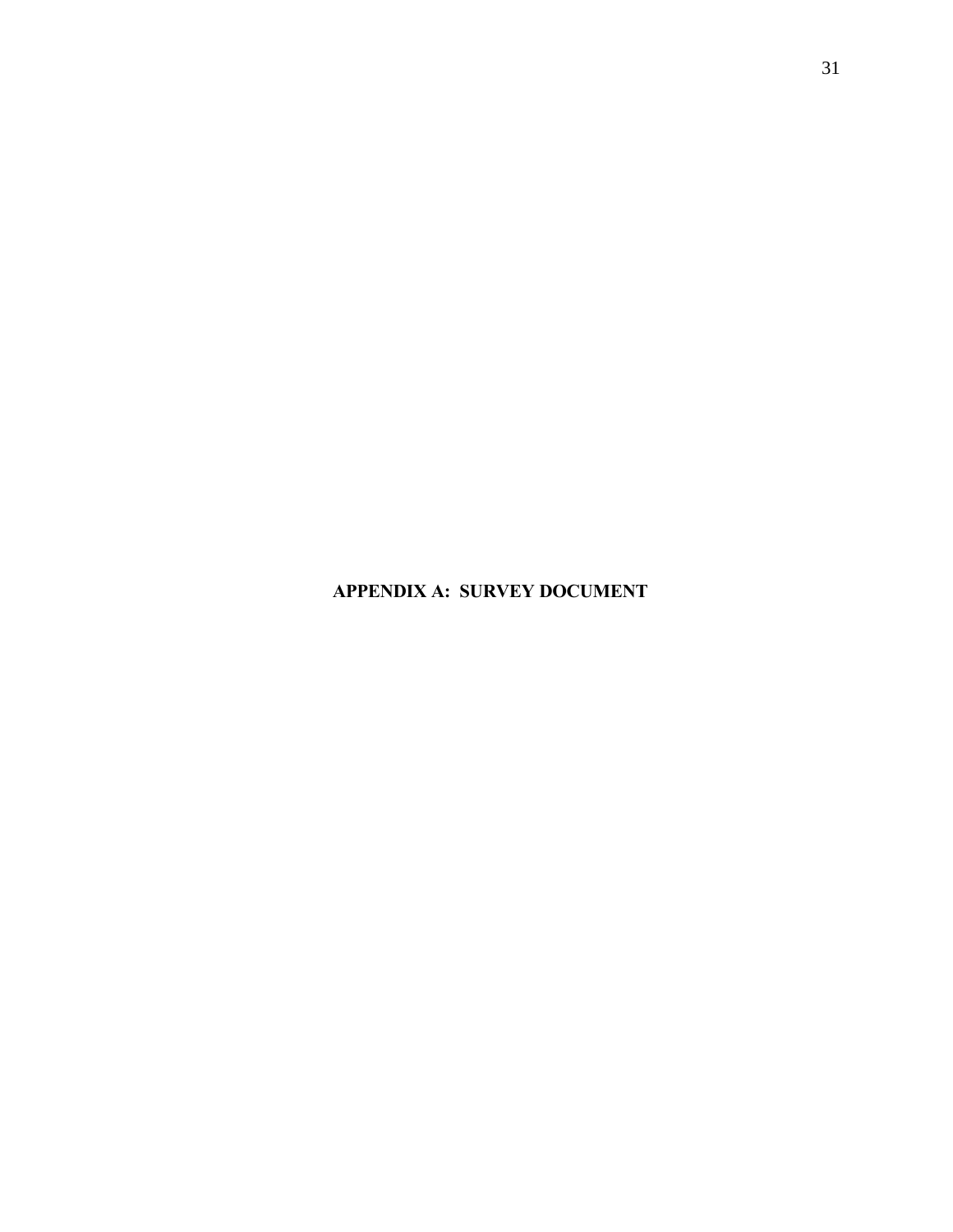# **RESEARCH SURVEY ON THE USE OF EMERGENCY OPERATIONS CENTERS**

1. Indicate what form of fire service agency you represent.

City/Municipal Fire District Other (Please specify)

2. Indicate the form of staffing utilized by your agency.

Career only Volunteer only Combination

3. Indicate the size of your jurisdiction.

| $<$ 10 square miles | 10-25 square miles  |
|---------------------|---------------------|
| 26-50 square miles  | $> 50$ square miles |

4. Indicate the population served by your agency.

 $< 10,000$   $10,000-24,999$   $25,000-49,999$  $50,000-99,999$   $> 100,000$ 

5. Do you have/operate an Emergency Operations Center within your jurisdiction?

Yes No

6. If you answered no to the above question, do you participate in a regional/county Emergency Operations Center?

Yes No

**Note: If you answered no to the above two questions, please go to question number ten (10). Thank you for your participation.**